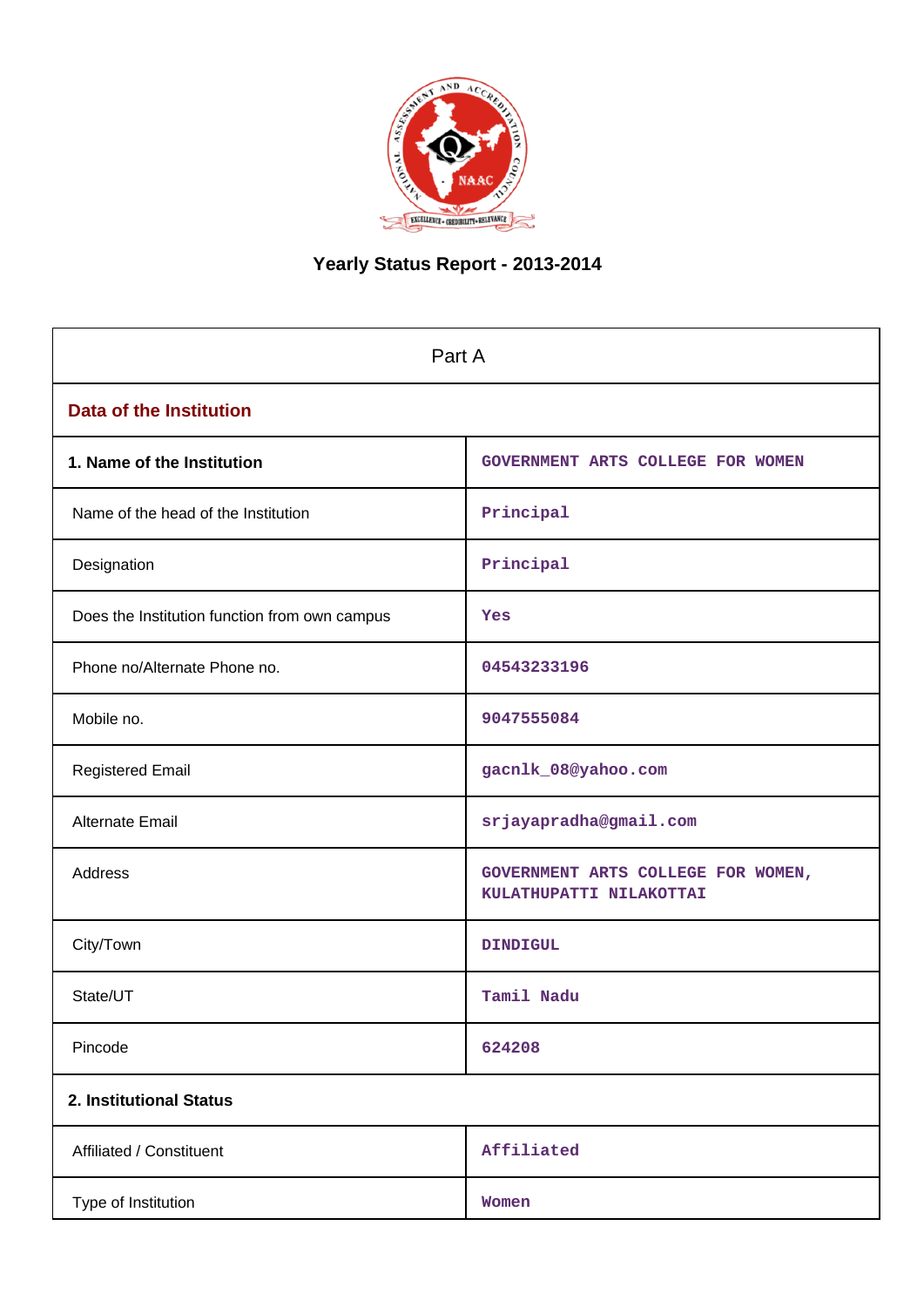| Location                                                                                                                                | <b>Rural</b> |                                                                           |                       |                        |                                  |                                       |  |
|-----------------------------------------------------------------------------------------------------------------------------------------|--------------|---------------------------------------------------------------------------|-----------------------|------------------------|----------------------------------|---------------------------------------|--|
| <b>Financial Status</b>                                                                                                                 | state        |                                                                           |                       |                        |                                  |                                       |  |
| Name of the IQAC co-ordinator/Director                                                                                                  | Coordinator  |                                                                           |                       |                        |                                  |                                       |  |
| Phone no/Alternate Phone no.                                                                                                            |              |                                                                           | 04543233196           |                        |                                  |                                       |  |
| Mobile no.                                                                                                                              |              |                                                                           | 9047555084            |                        |                                  |                                       |  |
| <b>Registered Email</b>                                                                                                                 |              |                                                                           |                       |                        | gacnlk_08@yahoo.com              |                                       |  |
| Alternate Email                                                                                                                         |              |                                                                           |                       |                        | srjayapradha@gmail.com           |                                       |  |
| 3. Website Address                                                                                                                      |              |                                                                           |                       |                        |                                  |                                       |  |
| Web-link of the AQAR: (Previous Academic Year)                                                                                          |              |                                                                           |                       |                        | http://www.gacwnlk.org           |                                       |  |
| 4. Whether Academic Calendar prepared during<br>the year                                                                                |              |                                                                           | Yes                   |                        |                                  |                                       |  |
| if yes, whether it is uploaded in the institutional website:<br>Weblink:                                                                |              |                                                                           |                       | http://www.gacwnlk.org |                                  |                                       |  |
| <b>5. Accrediation Details</b>                                                                                                          |              |                                                                           |                       |                        |                                  |                                       |  |
| Cycle                                                                                                                                   | Grade        | <b>CGPA</b>                                                               | Year of               |                        |                                  | Validity                              |  |
| $\overline{a}$                                                                                                                          | в            | 2.38                                                                      | Accrediation<br>2013  |                        | Period From<br>$22 - Mar - 2013$ | Period To<br>$22 - \text{Mar} - 2018$ |  |
|                                                                                                                                         |              |                                                                           |                       |                        |                                  |                                       |  |
| 6. Date of Establishment of IQAC                                                                                                        |              |                                                                           | $23 - Mar - 2005$     |                        |                                  |                                       |  |
| 7. Internal Quality Assurance System                                                                                                    |              |                                                                           |                       |                        |                                  |                                       |  |
|                                                                                                                                         |              | Quality initiatives by IQAC during the year for promoting quality culture |                       |                        |                                  |                                       |  |
| Item /Title of the quality initiative by<br><b>IQAC</b>                                                                                 |              |                                                                           | Date & Duration       |                        |                                  | Number of participants/ beneficiaries |  |
|                                                                                                                                         |              |                                                                           | No data entered!!!    |                        |                                  |                                       |  |
| 8. Provide the list of Special Status conferred by Central/ State Government-<br>UGC/CSIR/DST/DBT/ICMR/TEQIP/World Bank/CPE of UGC etc. |              |                                                                           |                       |                        |                                  |                                       |  |
| Institution/Departmen<br>t/Faculty                                                                                                      | Scheme       |                                                                           | <b>Funding Agency</b> |                        | Year of award with<br>duration   | Amount                                |  |
|                                                                                                                                         |              |                                                                           | No data entered!!!    |                        |                                  |                                       |  |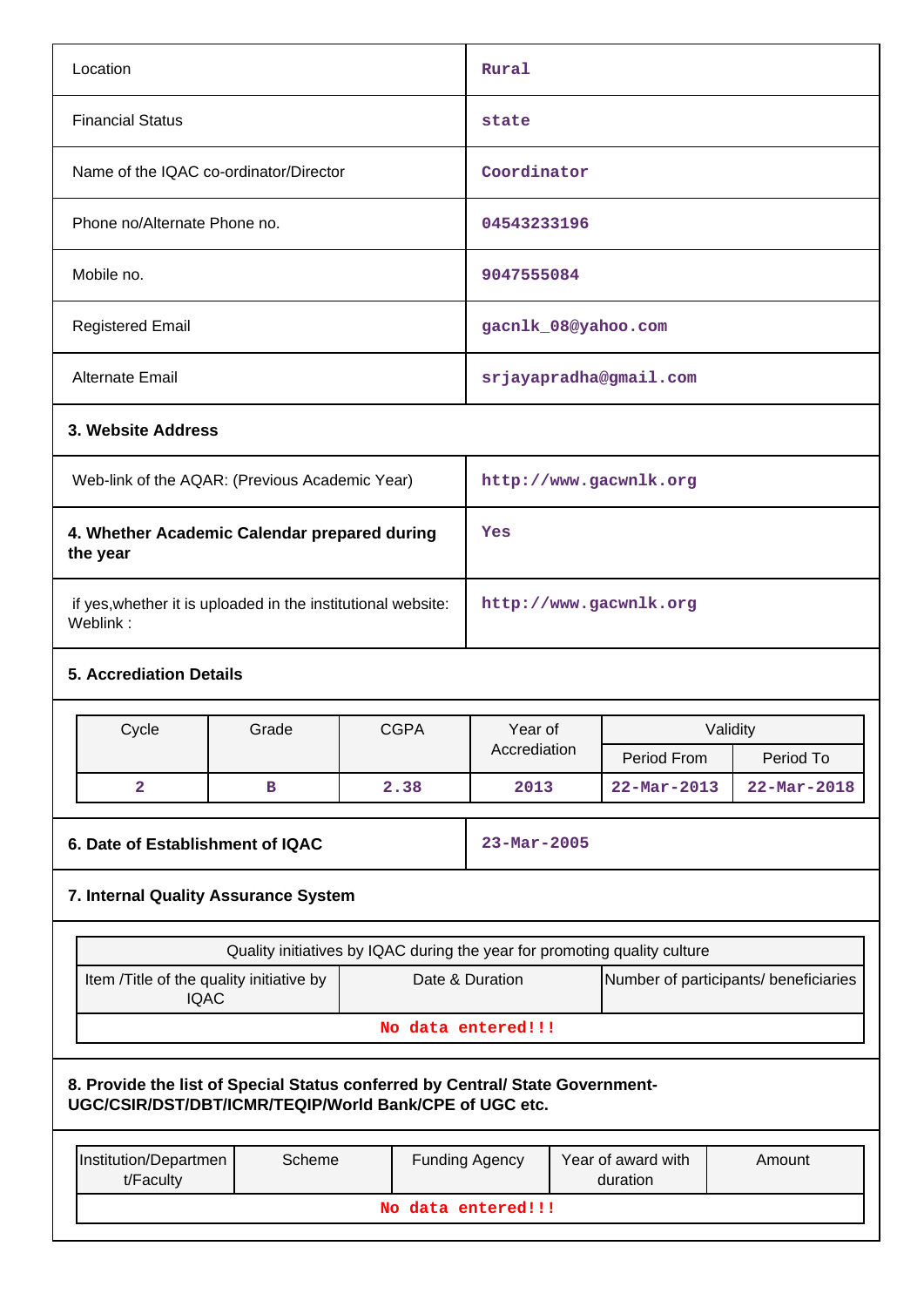| 9. Whether composition of IQAC as per latest<br><b>NAAC</b> guidelines:                                                                                              | Yes                   |  |  |  |  |  |  |
|----------------------------------------------------------------------------------------------------------------------------------------------------------------------|-----------------------|--|--|--|--|--|--|
| Upload latest notification of formation of IQAC                                                                                                                      | View File             |  |  |  |  |  |  |
| 10. Number of IQAC meetings held during the<br>year :                                                                                                                | 2                     |  |  |  |  |  |  |
| The minutes of IQAC meeting and compliances to the<br>decisions have been uploaded on the institutional<br>website                                                   | <b>No</b>             |  |  |  |  |  |  |
| Upload the minutes of meeting and action taken report                                                                                                                | No Files Uploaded !!! |  |  |  |  |  |  |
| 11. Whether IQAC received funding from any of<br>the funding agency to support its activities<br>during the year?                                                    | <b>No</b>             |  |  |  |  |  |  |
| 12. Significant contributions made by IQAC during the current year(maximum five bullets)                                                                             |                       |  |  |  |  |  |  |
| No data entered!!!                                                                                                                                                   |                       |  |  |  |  |  |  |
| 13. Plan of action chalked out by the IQAC in the beginning of the academic year towards Quality<br>Enhancement and outcome achieved by the end of the academic year |                       |  |  |  |  |  |  |
| Plan of Action                                                                                                                                                       | Achivements/Outcomes  |  |  |  |  |  |  |
|                                                                                                                                                                      | No data entered!!!    |  |  |  |  |  |  |
|                                                                                                                                                                      |                       |  |  |  |  |  |  |
| 14. Whether AQAR was placed before statutory<br>body?                                                                                                                | <b>No</b>             |  |  |  |  |  |  |
| 15. Whether NAAC/or any other accredited<br>body(s) visited IQAC or interacted with it to<br>assess the functioning?                                                 | <b>No</b>             |  |  |  |  |  |  |
| 16. Whether institutional data submitted to<br><b>AISHE:</b>                                                                                                         | Yes                   |  |  |  |  |  |  |
| Year of Submission                                                                                                                                                   | 2013                  |  |  |  |  |  |  |
| Date of Submission                                                                                                                                                   | $30 - Sep - 2013$     |  |  |  |  |  |  |
| 17. Does the Institution have Management<br><b>Information System?</b>                                                                                               | <b>No</b>             |  |  |  |  |  |  |
|                                                                                                                                                                      | Part B                |  |  |  |  |  |  |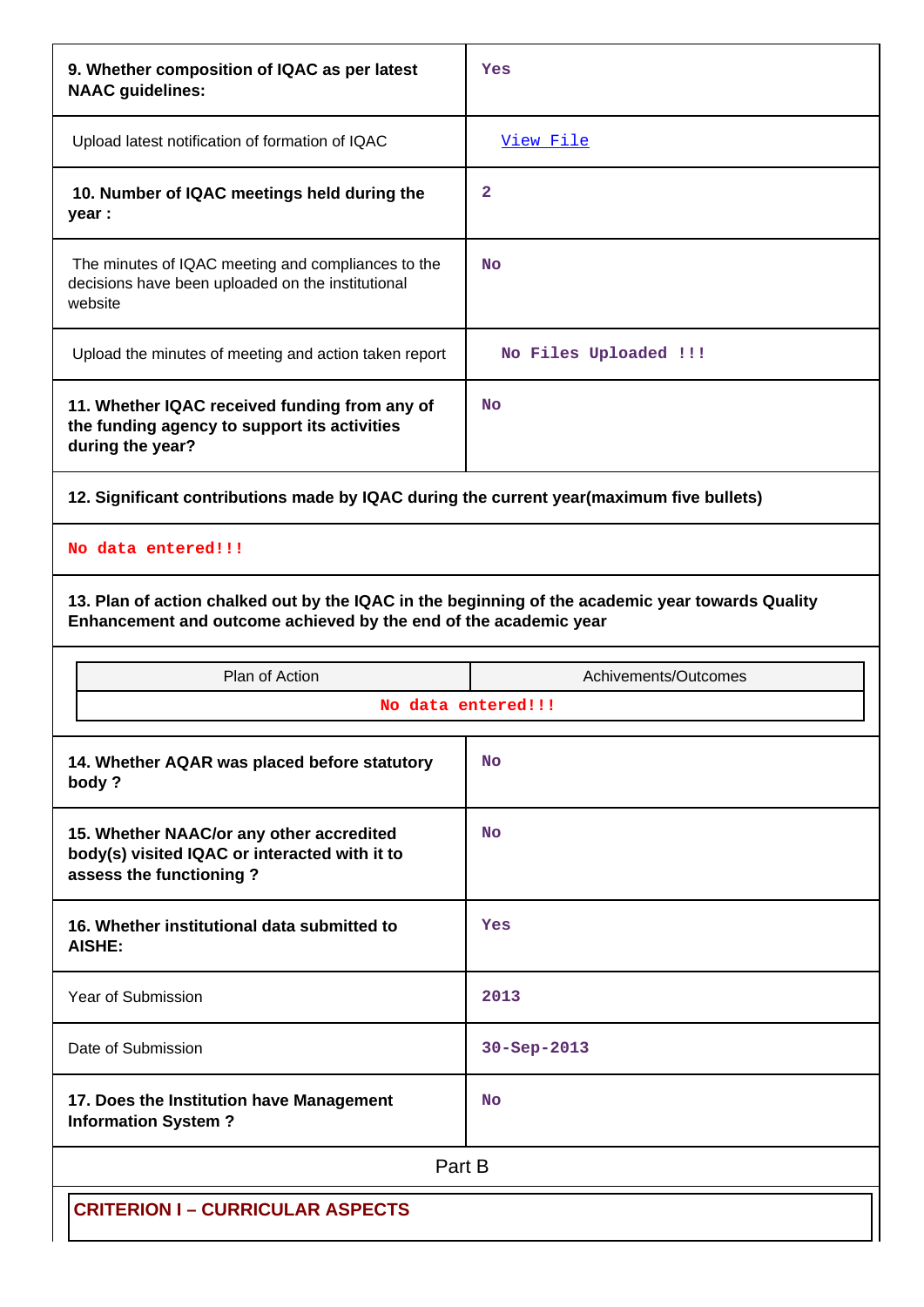| 1.1 - Curriculum Planning and Implementation                                                                                                                                                                                                                                                                                                                                                                                                    |                                                                                                              |  |  |  |  |  |
|-------------------------------------------------------------------------------------------------------------------------------------------------------------------------------------------------------------------------------------------------------------------------------------------------------------------------------------------------------------------------------------------------------------------------------------------------|--------------------------------------------------------------------------------------------------------------|--|--|--|--|--|
| words                                                                                                                                                                                                                                                                                                                                                                                                                                           | 1.1.1 - Institution has the mechanism for well planned curriculum delivery and documentation. Explain in 500 |  |  |  |  |  |
| . This college being an affiliated institution, there is seldom autonomy to<br>instill academic flexibility and curricular reforms. . The curricular<br>framework, contents and the scheme of syllabus is prescribed by the University<br>. All Heads of the Department are Board of Studies member. Few faculty members<br>are BOS in TANSCHE and subject experts in other colleges. . Couple of<br>certificate and Diploma Courses available. |                                                                                                              |  |  |  |  |  |
| 1.1.2 - Certificate/ Diploma Courses introduced during the academic year                                                                                                                                                                                                                                                                                                                                                                        |                                                                                                              |  |  |  |  |  |
| <b>Skill</b><br>Certificate<br>Diploma Courses<br>Duration<br>Dates of<br>Focus on employ<br>Introduction<br>ability/entreprene<br>Development<br>urship                                                                                                                                                                                                                                                                                        |                                                                                                              |  |  |  |  |  |
|                                                                                                                                                                                                                                                                                                                                                                                                                                                 | No data entered !!!                                                                                          |  |  |  |  |  |
| 1.2 - Academic Flexibility                                                                                                                                                                                                                                                                                                                                                                                                                      |                                                                                                              |  |  |  |  |  |
| 1.2.1 - New programmes/courses introduced during the academic year                                                                                                                                                                                                                                                                                                                                                                              |                                                                                                              |  |  |  |  |  |
| Programme/Course                                                                                                                                                                                                                                                                                                                                                                                                                                | Dates of Introduction                                                                                        |  |  |  |  |  |
|                                                                                                                                                                                                                                                                                                                                                                                                                                                 | No data entered !!!                                                                                          |  |  |  |  |  |
| affiliated Colleges (if applicable) during the academic year.                                                                                                                                                                                                                                                                                                                                                                                   | 1.2.2 - Programmes in which Choice Based Credit System (CBCS)/Elective course system implemented at the      |  |  |  |  |  |
| Name of programmes adopting CBCS<br>Date of implementation of CBCS/Elective Course<br>System                                                                                                                                                                                                                                                                                                                                                    |                                                                                                              |  |  |  |  |  |
|                                                                                                                                                                                                                                                                                                                                                                                                                                                 | No data entered !!!                                                                                          |  |  |  |  |  |
| 1.2.3 - Students enrolled in Certificate/ Diploma Courses introduced during the year                                                                                                                                                                                                                                                                                                                                                            |                                                                                                              |  |  |  |  |  |
|                                                                                                                                                                                                                                                                                                                                                                                                                                                 | Certificate<br>Diploma Course                                                                                |  |  |  |  |  |
| Number of Students                                                                                                                                                                                                                                                                                                                                                                                                                              | 302<br>764                                                                                                   |  |  |  |  |  |
| 1.3 - Curriculum Enrichment                                                                                                                                                                                                                                                                                                                                                                                                                     |                                                                                                              |  |  |  |  |  |
| 1.3.1 – Value-added courses imparting transferable and life skills offered during the year                                                                                                                                                                                                                                                                                                                                                      |                                                                                                              |  |  |  |  |  |
| <b>Value Added Courses</b>                                                                                                                                                                                                                                                                                                                                                                                                                      | Number of Students Enrolled<br>Date of Introduction                                                          |  |  |  |  |  |
|                                                                                                                                                                                                                                                                                                                                                                                                                                                 | No data entered !!!                                                                                          |  |  |  |  |  |
| 1.3.2 - Field Projects / Internships under taken during the year                                                                                                                                                                                                                                                                                                                                                                                |                                                                                                              |  |  |  |  |  |
| Project/Programme Title                                                                                                                                                                                                                                                                                                                                                                                                                         | No. of students enrolled for Field Projects / Internships                                                    |  |  |  |  |  |
|                                                                                                                                                                                                                                                                                                                                                                                                                                                 | No data entered !!!                                                                                          |  |  |  |  |  |
| 1.4 - Feedback System                                                                                                                                                                                                                                                                                                                                                                                                                           |                                                                                                              |  |  |  |  |  |
| 1.4.1 – Whether structured feedback received from all the stakeholders.                                                                                                                                                                                                                                                                                                                                                                         |                                                                                                              |  |  |  |  |  |
| <b>Students</b>                                                                                                                                                                                                                                                                                                                                                                                                                                 | No                                                                                                           |  |  |  |  |  |
| <b>Teachers</b>                                                                                                                                                                                                                                                                                                                                                                                                                                 | No                                                                                                           |  |  |  |  |  |
| Employers                                                                                                                                                                                                                                                                                                                                                                                                                                       | No                                                                                                           |  |  |  |  |  |
| Alumni                                                                                                                                                                                                                                                                                                                                                                                                                                          | No                                                                                                           |  |  |  |  |  |
| Parents                                                                                                                                                                                                                                                                                                                                                                                                                                         | No                                                                                                           |  |  |  |  |  |
| (maximum 500 words)                                                                                                                                                                                                                                                                                                                                                                                                                             | 1.4.2 - How the feedback obtained is being analyzed and utilized for overall development of the institution? |  |  |  |  |  |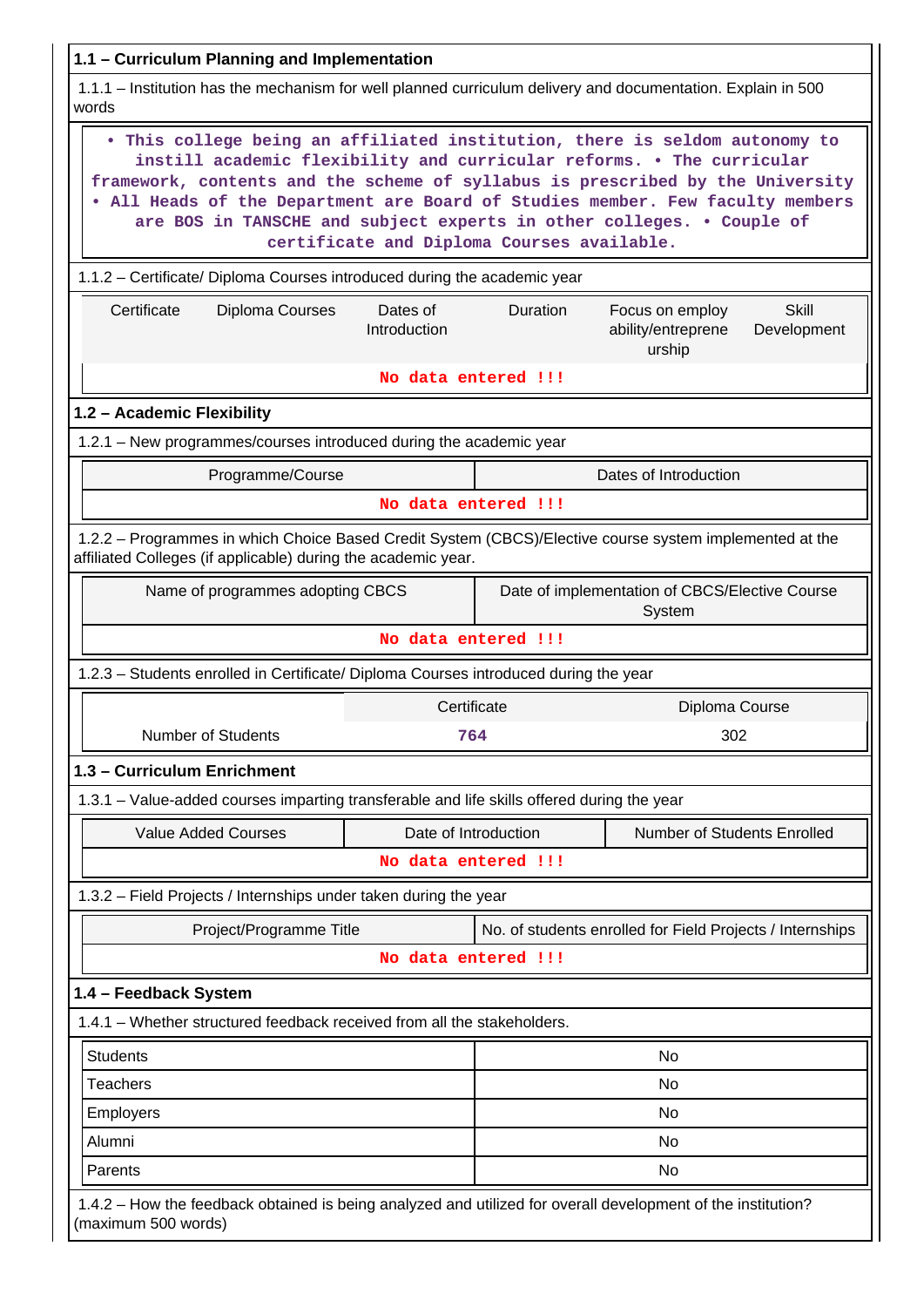Feedback Obtained

**In order to analyses the feedback about college, Researcher used Likert scale technique was adopted. The response to each of the items was weighted on a 5**

# **CRITERION II – TEACHING- LEARNING AND EVALUATION**

# **2.1 – Student Enrolment and Profile**

# 2.1.1 – Demand Ratio during the year

| Name of the Programme | Number of seats available<br>Number of Application<br>received |     |     |  |  |
|-----------------------|----------------------------------------------------------------|-----|-----|--|--|
| <b>BSC</b>            | 64                                                             |     | 54  |  |  |
| 32<br><b>BSC</b>      |                                                                | 40  | 30  |  |  |
| <b>BA</b>             | 100                                                            | 148 | 78  |  |  |
| <b>BBA</b>            | 120                                                            |     | 95  |  |  |
| <b>BCom</b>           | 120                                                            | 240 | 113 |  |  |

# **2.2 – Catering to Student Diversity**

2.2.1 – Student - Full time teacher ratio (current year data)

| Year | Number of          | Number of          | Number of         | Number of         | Number of        |
|------|--------------------|--------------------|-------------------|-------------------|------------------|
|      | students enrolled  | students enrolled  | fulltime teachers | fulltime teachers | teachers         |
|      | in the institution | in the institution | available in the  | available in the  | teaching both UG |
|      | (UG)               | (PG)               | institution       | institution       | and PG courses   |
|      |                    |                    | teaching only UG  | teaching only PG  |                  |
|      |                    |                    | courses           | courses           |                  |
| 2013 | 461                | 32                 | 49                | 8                 | 49               |

# **2.3 – Teaching - Learning Process**

 2.3.1 – Percentage of teachers using ICT for effective teaching with Learning Management Systems (LMS), Elearning resources etc. (current year data)

| Number of<br>Teachers on Roll | Number of<br>teachers using<br>ICT (LMS, e-<br>Resources) | <b>ICT Toolsand</b><br>resources<br>available | Number of ICT<br>enabled<br><b>Classrooms</b> | Numberof smart<br>classrooms | E-resources and<br>techniques used |
|-------------------------------|-----------------------------------------------------------|-----------------------------------------------|-----------------------------------------------|------------------------------|------------------------------------|
|                               |                                                           |                                               |                                               |                              |                                    |

2.3.2 – Students mentoring system available in the institution? Give details. (maximum 500 words)

 Mentor system has been introduced for the individual attention of the students. Almost for every 10 students in a class will have a dedicated Mentor. The Mentor looks after the academic and personal development of the students. Mentor involves providing academic advice and support to the student across the programme of study and reviewing wider academic progress continually. Mentor provides an academic reference to expert services with regards to study, industrial readiness and placements further study. Their support extends to provide a listening car for problems, both personal and academic. This system provides an excellent chance for strong rapport to develop between mentor and student.

| Number of students enrolled in the<br>institution | Number of fulltime teachers | Mentor: Mentee Ratio |  |  |  |  |  |
|---------------------------------------------------|-----------------------------|----------------------|--|--|--|--|--|
| 1210                                              | 49                          | 1:25                 |  |  |  |  |  |
| 2.4 – Teacher Profile and Quality                 |                             |                      |  |  |  |  |  |

2.4.1 – Number of full time teachers appointed during the year

| No. of sanctioned<br>positions | No. of filled positions | Vacant positions | Positions filled during<br>the current year | No. of faculty with<br>Ph.D |
|--------------------------------|-------------------------|------------------|---------------------------------------------|-----------------------------|
|                                |                         |                  |                                             |                             |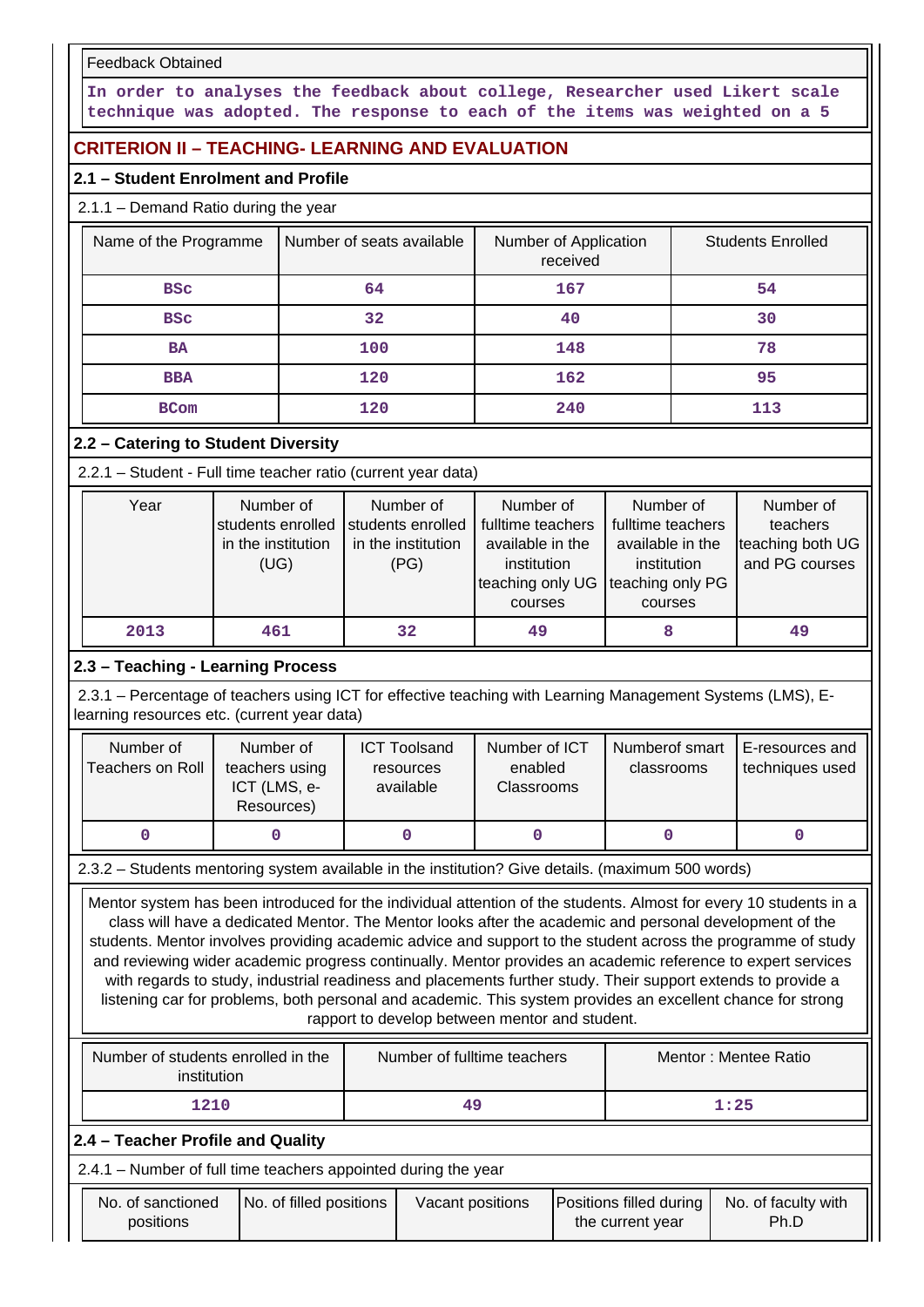| 59                                                                                                                                                                                                     | 53                                                                                                                                                              | 6                                                               | 15                                                              |  | 8                                                                                     |  |  |  |  |
|--------------------------------------------------------------------------------------------------------------------------------------------------------------------------------------------------------|-----------------------------------------------------------------------------------------------------------------------------------------------------------------|-----------------------------------------------------------------|-----------------------------------------------------------------|--|---------------------------------------------------------------------------------------|--|--|--|--|
| 2.4.2 – Honours and recognition received by teachers (received awards, recognition, fellowships at State, National,<br>International level from Government, recognised bodies during the year)         |                                                                                                                                                                 |                                                                 |                                                                 |  |                                                                                       |  |  |  |  |
| Year of Award                                                                                                                                                                                          | Name of full time teachers<br>receiving awards from<br>state level, national level,<br>international level                                                      |                                                                 | Designation                                                     |  | Name of the award,<br>fellowship, received from<br>Government or recognized<br>bodies |  |  |  |  |
|                                                                                                                                                                                                        |                                                                                                                                                                 | No data entered !!!                                             |                                                                 |  |                                                                                       |  |  |  |  |
| 2.5 - Evaluation Process and Reforms                                                                                                                                                                   |                                                                                                                                                                 |                                                                 |                                                                 |  |                                                                                       |  |  |  |  |
| the year                                                                                                                                                                                               | 2.5.1 – Number of days from the date of semester-end/ year- end examination till the declaration of results during                                              |                                                                 |                                                                 |  |                                                                                       |  |  |  |  |
| Programme Name                                                                                                                                                                                         | Programme Code                                                                                                                                                  | Semester/year                                                   | Last date of the last<br>semester-end/ year-<br>end examination |  | Date of declaration of<br>results of semester-<br>end/ year- end<br>examination       |  |  |  |  |
| <b>BSC</b>                                                                                                                                                                                             | 626                                                                                                                                                             | semester                                                        | 16/04/2014                                                      |  | 24/06/2014                                                                            |  |  |  |  |
| <b>BSC</b>                                                                                                                                                                                             | 630                                                                                                                                                             | Semester                                                        | 16/04/2014                                                      |  | 24/06/2014                                                                            |  |  |  |  |
| <b>BA</b>                                                                                                                                                                                              | 601                                                                                                                                                             | Semester                                                        | 16/04/2014                                                      |  | 24/06/2014                                                                            |  |  |  |  |
| <b>BCom</b>                                                                                                                                                                                            | 641                                                                                                                                                             | Semester                                                        | 16/04/2014                                                      |  | 24/06/2014                                                                            |  |  |  |  |
| <b>BBA</b>                                                                                                                                                                                             | 616                                                                                                                                                             | Semester                                                        | 16/04/2014                                                      |  | 24/06/2014                                                                            |  |  |  |  |
| 2.5.2 - Reforms initiated on Continuous Internal Evaluation(CIE) system at the institutional level (250 words)                                                                                         |                                                                                                                                                                 |                                                                 |                                                                 |  |                                                                                       |  |  |  |  |
|                                                                                                                                                                                                        | CIA tests of 3 Hrs. duration of the ESE pattern for the Internal component<br>apart from the other elements such as assignments, quiz etc.                      |                                                                 |                                                                 |  |                                                                                       |  |  |  |  |
| 2.5.3 - Academic calendar prepared and adhered for conduct of Examination and other related matters (250<br>words)                                                                                     |                                                                                                                                                                 |                                                                 |                                                                 |  |                                                                                       |  |  |  |  |
|                                                                                                                                                                                                        | ACADEMIC CALENDER FOR THE YEAR 2013 -14 Sl.no. Odd Semester For Ensuring New<br>Batch For Continuing Batch 1 Commencement of academic programme 15th July, 2013 | 17th June 2013 2 Admission activities                           |                                                                 |  |                                                                                       |  |  |  |  |
| 2.6 - Student Performance and Learning Outcomes                                                                                                                                                        |                                                                                                                                                                 |                                                                 |                                                                 |  |                                                                                       |  |  |  |  |
| 2.6.1 – Program outcomes, program specific outcomes and course outcomes for all programs offered by the<br>institution are stated and displayed in website of the institution (to provide the weblink) |                                                                                                                                                                 |                                                                 |                                                                 |  |                                                                                       |  |  |  |  |
|                                                                                                                                                                                                        |                                                                                                                                                                 | http:/gacwnlk.org                                               |                                                                 |  |                                                                                       |  |  |  |  |
| 2.6.2 - Pass percentage of students                                                                                                                                                                    |                                                                                                                                                                 |                                                                 |                                                                 |  |                                                                                       |  |  |  |  |
| Programme Code                                                                                                                                                                                         | Programme Name                                                                                                                                                  | Number of students<br>appeared in the final<br>year examination | Number of students<br>passed in final year<br>examination       |  | Pass Percentage                                                                       |  |  |  |  |
| 626                                                                                                                                                                                                    | <b>BSC</b>                                                                                                                                                      | 53                                                              | 53                                                              |  | 100                                                                                   |  |  |  |  |
| 630                                                                                                                                                                                                    | <b>BSC</b>                                                                                                                                                      | 26                                                              | 25                                                              |  | 96                                                                                    |  |  |  |  |
| 601                                                                                                                                                                                                    | <b>BA</b>                                                                                                                                                       | 70                                                              | 70                                                              |  | 100                                                                                   |  |  |  |  |
| 641                                                                                                                                                                                                    | <b>BCom</b>                                                                                                                                                     | 99                                                              | 96                                                              |  | 97                                                                                    |  |  |  |  |
| 616                                                                                                                                                                                                    | <b>BBA</b>                                                                                                                                                      | 91                                                              | 88                                                              |  | 97                                                                                    |  |  |  |  |
|                                                                                                                                                                                                        |                                                                                                                                                                 |                                                                 |                                                                 |  |                                                                                       |  |  |  |  |
| 2.7 - Student Satisfaction Survey<br>2.7.1 - Student Satisfaction Survey (SSS) on overall institutional performance (Institution may design the                                                        |                                                                                                                                                                 |                                                                 |                                                                 |  |                                                                                       |  |  |  |  |

questionnaire) (results and details be provided as weblink)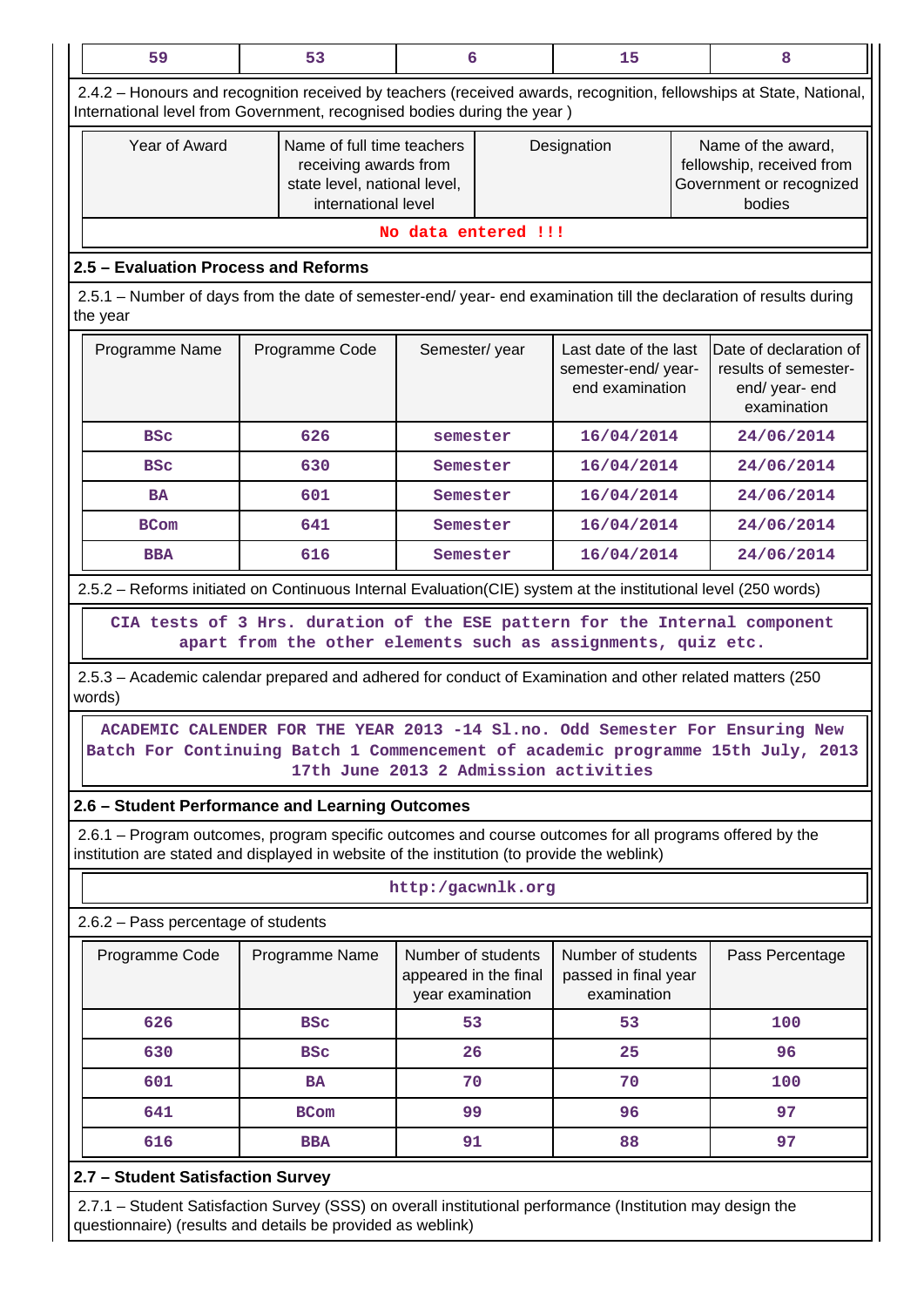| http:/gacwnlk.org                                                                                                                                                     |                        |                  |                               |  |                       |                           |                                                   |    |                                         |
|-----------------------------------------------------------------------------------------------------------------------------------------------------------------------|------------------------|------------------|-------------------------------|--|-----------------------|---------------------------|---------------------------------------------------|----|-----------------------------------------|
|                                                                                                                                                                       |                        |                  |                               |  |                       |                           |                                                   |    |                                         |
| <b>CRITERION III - RESEARCH, INNOVATIONS AND EXTENSION</b>                                                                                                            |                        |                  |                               |  |                       |                           |                                                   |    |                                         |
| 3.1 - Resource Mobilization for Research                                                                                                                              |                        |                  |                               |  |                       |                           |                                                   |    |                                         |
| 3.1.1 - Research funds sanctioned and received from various agencies, industry and other organisations                                                                |                        |                  |                               |  |                       |                           |                                                   |    |                                         |
| Nature of the Project                                                                                                                                                 | <b>Duration</b>        |                  | Name of the funding<br>agency |  |                       | Total grant<br>sanctioned |                                                   |    | Amount received<br>during the year      |
|                                                                                                                                                                       |                        |                  | No data entered !!!           |  |                       |                           |                                                   |    |                                         |
| 3.2 - Innovation Ecosystem                                                                                                                                            |                        |                  |                               |  |                       |                           |                                                   |    |                                         |
| 3.2.1 - Workshops/Seminars Conducted on Intellectual Property Rights (IPR) and Industry-Academia Innovative<br>practices during the year                              |                        |                  |                               |  |                       |                           |                                                   |    |                                         |
| <b>State</b>                                                                                                                                                          |                        |                  | National                      |  |                       |                           | International                                     |    |                                         |
| 1                                                                                                                                                                     |                        |                  | 3                             |  |                       |                           |                                                   | 10 |                                         |
| 3.2.2 - Awards for Innovation won by Institution/Teachers/Research scholars/Students during the year                                                                  |                        |                  |                               |  |                       |                           |                                                   |    |                                         |
| Title of the innovation                                                                                                                                               | Name of Awardee        |                  | Awarding Agency               |  |                       | Date of award             |                                                   |    | Category                                |
|                                                                                                                                                                       |                        |                  | No data entered !!!           |  |                       |                           |                                                   |    |                                         |
| 3.2.3 - No. of Incubation centre created, start-ups incubated on campus during the year                                                                               |                        |                  |                               |  |                       |                           |                                                   |    |                                         |
| Incubation                                                                                                                                                            | Name                   | Sponsered By     |                               |  | Name of the           |                           | Nature of Start-                                  |    | Date of                                 |
| Center                                                                                                                                                                |                        |                  |                               |  | Start-up              |                           | up                                                |    | Commencement                            |
|                                                                                                                                                                       |                        |                  | No data entered !!!           |  |                       |                           |                                                   |    |                                         |
| 3.3 - Research Publications and Awards                                                                                                                                |                        |                  |                               |  |                       |                           |                                                   |    |                                         |
| 3.3.1 - Incentive to the teachers who receive recognition/awards                                                                                                      |                        |                  |                               |  |                       |                           |                                                   |    |                                         |
| <b>State</b>                                                                                                                                                          |                        |                  | National                      |  |                       |                           | International                                     |    |                                         |
| 1                                                                                                                                                                     |                        |                  | 3                             |  |                       |                           |                                                   | 10 |                                         |
| 3.3.2 - Ph. Ds awarded during the year (applicable for PG College, Research Center)                                                                                   |                        |                  |                               |  |                       |                           |                                                   |    |                                         |
|                                                                                                                                                                       | Name of the Department |                  |                               |  |                       |                           | Number of PhD's Awarded                           |    |                                         |
|                                                                                                                                                                       |                        |                  | No data entered !!!           |  |                       |                           |                                                   |    |                                         |
| 3.3.3 - Research Publications in the Journals notified on UGC website during the year                                                                                 |                        |                  |                               |  |                       |                           |                                                   |    |                                         |
| <b>Type</b>                                                                                                                                                           |                        | Department       |                               |  | Number of Publication |                           |                                                   |    | Average Impact Factor (if<br>any)       |
|                                                                                                                                                                       |                        |                  | No data entered !!!           |  |                       |                           |                                                   |    |                                         |
| 3.3.4 - Books and Chapters in edited Volumes / Books published, and papers in National/International Conference<br>Proceedings per Teacher during the year            |                        |                  |                               |  |                       |                           |                                                   |    |                                         |
|                                                                                                                                                                       | Department             |                  |                               |  |                       |                           | Number of Publication                             |    |                                         |
|                                                                                                                                                                       | <b>BBA</b>             |                  |                               |  |                       |                           | ı                                                 |    |                                         |
| 3.3.5 – Bibliometrics of the publications during the last Academic year based on average citation index in Scopus/<br>Web of Science or PubMed/ Indian Citation Index |                        |                  |                               |  |                       |                           |                                                   |    |                                         |
| Title of the                                                                                                                                                          | Name of                | Title of journal | Year of                       |  | <b>Citation Index</b> |                           | Institutional                                     |    | Number of                               |
| Paper                                                                                                                                                                 | Author                 |                  | publication                   |  |                       |                           | affiliation as<br>mentioned in<br>the publication |    | citations<br>excluding self<br>citation |
|                                                                                                                                                                       |                        |                  | No data entered !!!           |  |                       |                           |                                                   |    |                                         |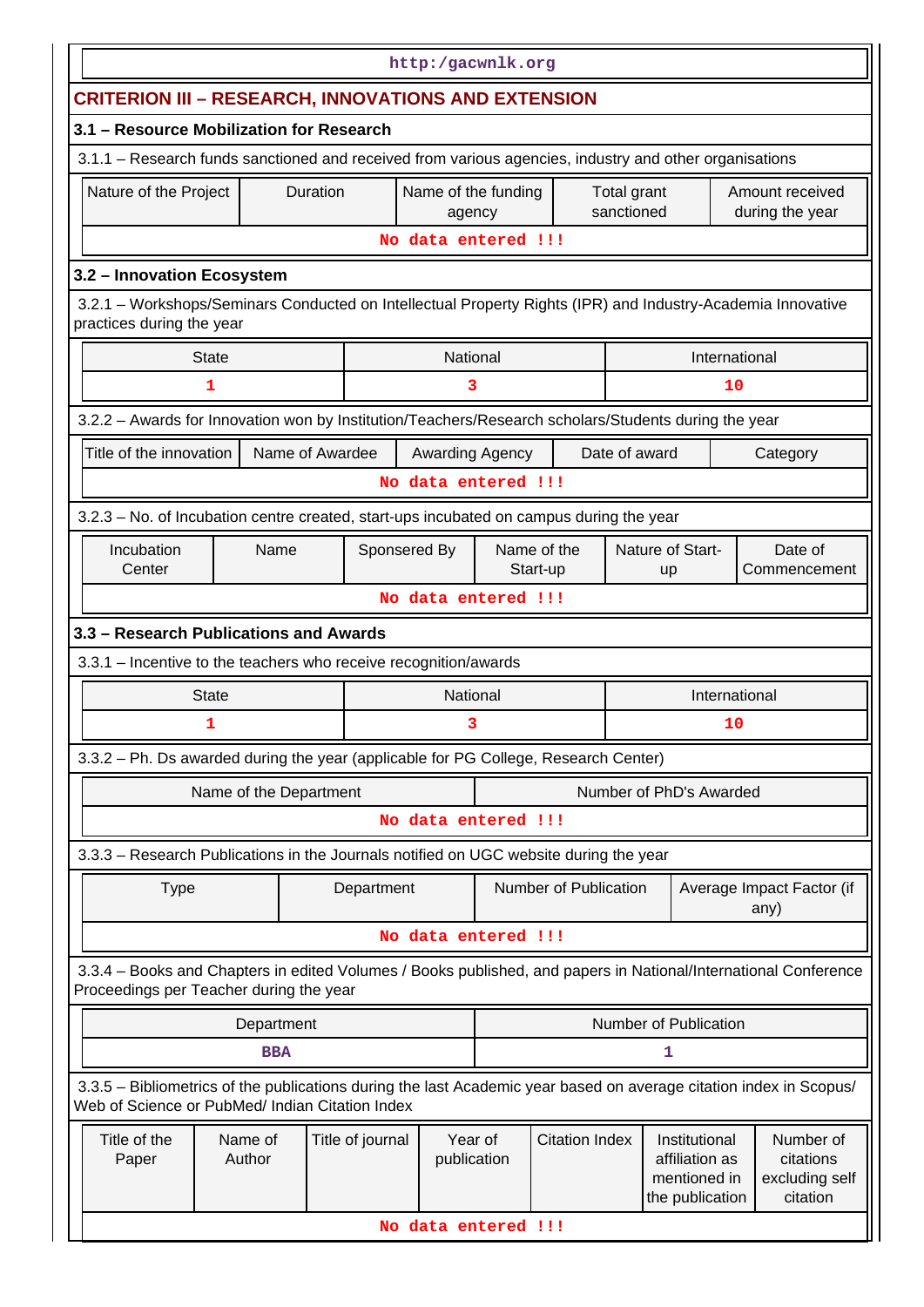| 3.3.6 - h-Index of the Institutional Publications during the year. (based on Scopus/ Web of science)                                                                                                               |  |                         |                                                    |                                                                                                   |                                        |                                                          |                                                      |                                                                    |
|--------------------------------------------------------------------------------------------------------------------------------------------------------------------------------------------------------------------|--|-------------------------|----------------------------------------------------|---------------------------------------------------------------------------------------------------|----------------------------------------|----------------------------------------------------------|------------------------------------------------------|--------------------------------------------------------------------|
| Title of the<br>Paper                                                                                                                                                                                              |  | Name of<br>Author       | Title of journal                                   | publication                                                                                       | Year of                                | h-index                                                  | Number of<br>citations<br>excluding self<br>citation | Institutional<br>affiliation as<br>mentioned in<br>the publication |
|                                                                                                                                                                                                                    |  |                         |                                                    |                                                                                                   | No data entered !!!                    |                                                          |                                                      |                                                                    |
| 3.3.7 - Faculty participation in Seminars/Conferences and Symposia during the year:                                                                                                                                |  |                         |                                                    |                                                                                                   |                                        |                                                          |                                                      |                                                                    |
| Number of Faculty                                                                                                                                                                                                  |  |                         | International                                      |                                                                                                   | National                               | <b>State</b>                                             |                                                      | Local                                                              |
| Resource<br>persons                                                                                                                                                                                                |  |                         | 0                                                  |                                                                                                   | 3                                      | 1                                                        |                                                      | 1                                                                  |
| 3.4 - Extension Activities                                                                                                                                                                                         |  |                         |                                                    |                                                                                                   |                                        |                                                          |                                                      |                                                                    |
| 3.4.1 – Number of extension and outreach programmes conducted in collaboration with industry, community and<br>Non- Government Organisations through NSS/NCC/Red cross/Youth Red Cross (YRC) etc., during the year |  |                         |                                                    |                                                                                                   |                                        |                                                          |                                                      |                                                                    |
| Title of the activities                                                                                                                                                                                            |  |                         | Organising unit/agency/<br>collaborating agency    |                                                                                                   |                                        | Number of teachers<br>participated in such<br>activities |                                                      | Number of students<br>participated in such<br>activities           |
| Youth Welfare<br>Programme                                                                                                                                                                                         |  |                         | <b>NSS</b>                                         |                                                                                                   |                                        | 1                                                        |                                                      | 100                                                                |
| 3.4.2 - Awards and recognition received for extension activities from Government and other recognized bodies<br>during the year                                                                                    |  |                         |                                                    |                                                                                                   |                                        |                                                          |                                                      |                                                                    |
| Name of the activity<br>Award/Recognition<br><b>Awarding Bodies</b>                                                                                                                                                |  |                         |                                                    |                                                                                                   | Number of students<br><b>Benefited</b> |                                                          |                                                      |                                                                    |
|                                                                                                                                                                                                                    |  |                         |                                                    |                                                                                                   | No data entered !!!                    |                                                          |                                                      |                                                                    |
| 3.4.3 - Students participating in extension activities with Government Organisations, Non-Government<br>Organisations and programmes such as Swachh Bharat, Aids Awareness, Gender Issue, etc. during the year     |  |                         |                                                    |                                                                                                   |                                        |                                                          |                                                      |                                                                    |
| Name of the scheme                                                                                                                                                                                                 |  |                         | Organising unit/Agen<br>cy/collaborating<br>agency | Name of the activity                                                                              |                                        | Number of teachers<br>participated in such<br>activites  |                                                      | Number of students<br>participated in such<br>activites            |
|                                                                                                                                                                                                                    |  |                         |                                                    |                                                                                                   | No data entered !!!                    |                                                          |                                                      |                                                                    |
| 3.5 - Collaborations                                                                                                                                                                                               |  |                         |                                                    |                                                                                                   |                                        |                                                          |                                                      |                                                                    |
| 3.5.1 – Number of Collaborative activities for research, faculty exchange, student exchange during the year                                                                                                        |  |                         |                                                    |                                                                                                   |                                        |                                                          |                                                      |                                                                    |
| Nature of activity                                                                                                                                                                                                 |  |                         | Participant                                        |                                                                                                   |                                        | Source of financial support                              |                                                      | Duration                                                           |
|                                                                                                                                                                                                                    |  |                         |                                                    |                                                                                                   | No data entered !!!                    |                                                          |                                                      |                                                                    |
| 3.5.2 - Linkages with institutions/industries for internship, on-the- job training, project work, sharing of research<br>facilities etc. during the year                                                           |  |                         |                                                    |                                                                                                   |                                        |                                                          |                                                      |                                                                    |
| Nature of linkage                                                                                                                                                                                                  |  | Title of the<br>linkage |                                                    | Name of the<br>partnering<br>institution/<br>industry<br>/research lab<br>with contact<br>details | <b>Duration From</b>                   |                                                          | <b>Duration To</b>                                   | Participant                                                        |
|                                                                                                                                                                                                                    |  |                         |                                                    |                                                                                                   | No data entered !!!                    |                                                          |                                                      |                                                                    |
| 3.5.3 – MoUs signed with institutions of national, international importance, other universities, industries, corporate<br>houses etc. during the year                                                              |  |                         |                                                    |                                                                                                   |                                        |                                                          |                                                      |                                                                    |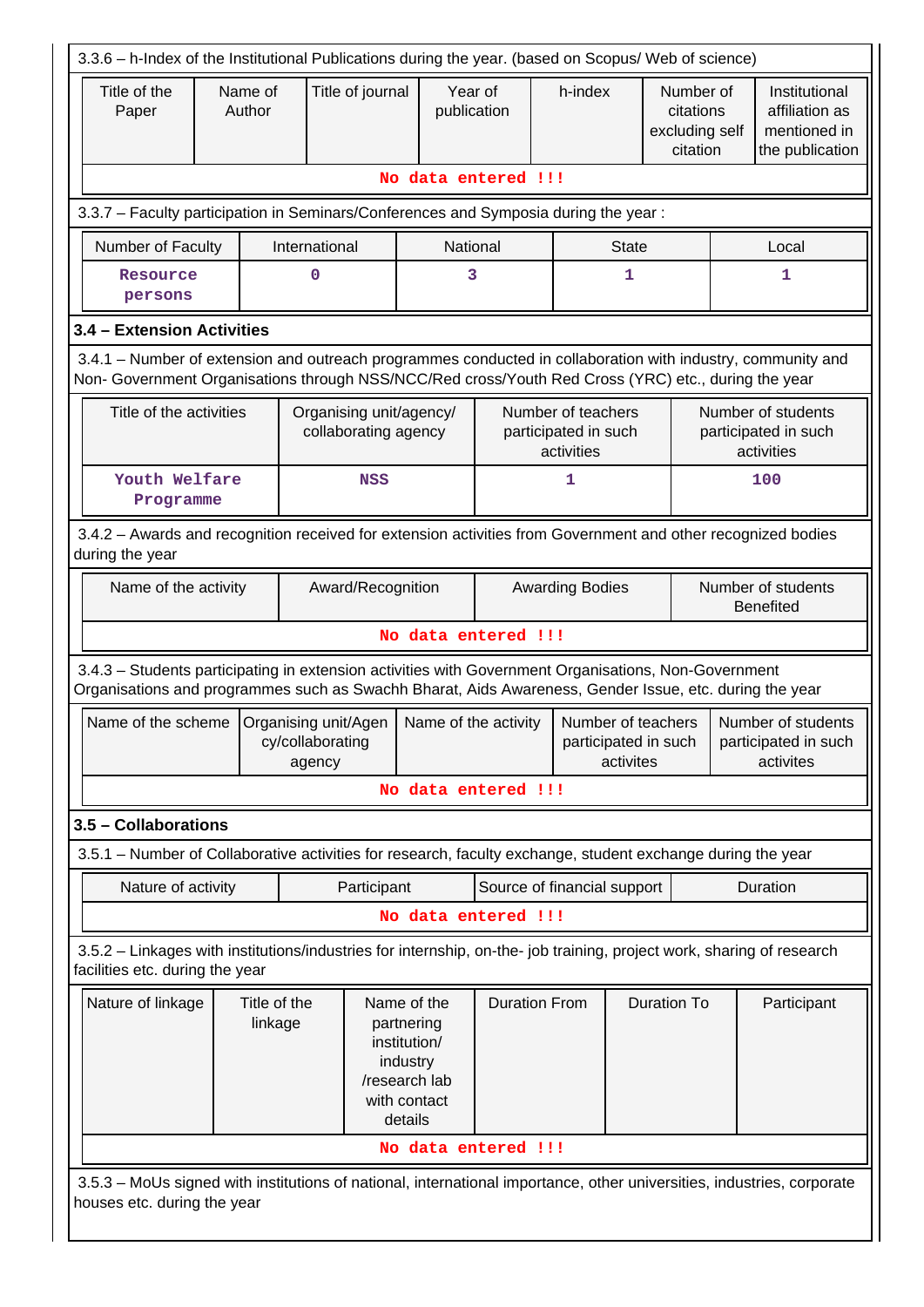| Organisation<br>Date of MoU signed |                                                                                                   |                                                                                                                                                                                                                                                         |                                                     |          | Purpose/Activities                          |  |                            |                     |  | Number of<br>students/teachers<br>participated under MoUs |                 |      |                                              |  |               |
|------------------------------------|---------------------------------------------------------------------------------------------------|---------------------------------------------------------------------------------------------------------------------------------------------------------------------------------------------------------------------------------------------------------|-----------------------------------------------------|----------|---------------------------------------------|--|----------------------------|---------------------|--|-----------------------------------------------------------|-----------------|------|----------------------------------------------|--|---------------|
|                                    |                                                                                                   | Gandhi museum,<br>Madurai                                                                                                                                                                                                                               | 03/07/2014<br><b>Students Training</b><br>Programme |          |                                             |  |                            | 724                 |  |                                                           |                 |      |                                              |  |               |
|                                    |                                                                                                   | <b>CRITERION IV – INFRASTRUCTURE AND LEARNING RESOURCES</b>                                                                                                                                                                                             |                                                     |          |                                             |  |                            |                     |  |                                                           |                 |      |                                              |  |               |
|                                    |                                                                                                   | 4.1 - Physical Facilities                                                                                                                                                                                                                               |                                                     |          |                                             |  |                            |                     |  |                                                           |                 |      |                                              |  |               |
|                                    |                                                                                                   | 4.1.1 - Budget allocation, excluding salary for infrastructure augmentation during the year                                                                                                                                                             |                                                     |          |                                             |  |                            |                     |  |                                                           |                 |      |                                              |  |               |
|                                    |                                                                                                   | Budget allocated for infrastructure augmentation                                                                                                                                                                                                        |                                                     |          |                                             |  |                            |                     |  | Budget utilized for infrastructure development            |                 |      |                                              |  |               |
|                                    |                                                                                                   |                                                                                                                                                                                                                                                         |                                                     |          |                                             |  |                            | No data entered !!! |  |                                                           |                 |      |                                              |  |               |
|                                    | 4.1.2 - Details of augmentation in infrastructure facilities during the year                      |                                                                                                                                                                                                                                                         |                                                     |          |                                             |  |                            |                     |  |                                                           |                 |      |                                              |  |               |
|                                    | <b>Facilities</b><br><b>Existing or Newly Added</b>                                               |                                                                                                                                                                                                                                                         |                                                     |          |                                             |  |                            |                     |  |                                                           |                 |      |                                              |  |               |
|                                    | Number of important equipments<br>Newly Added<br>purchased (>1-0 lakh) during the<br>current year |                                                                                                                                                                                                                                                         |                                                     |          |                                             |  |                            |                     |  |                                                           |                 |      |                                              |  |               |
|                                    | 4.2 - Library as a Learning Resource                                                              |                                                                                                                                                                                                                                                         |                                                     |          |                                             |  |                            |                     |  |                                                           |                 |      |                                              |  |               |
|                                    |                                                                                                   | 4.2.1 - Library is automated {Integrated Library Management System (ILMS)}                                                                                                                                                                              |                                                     |          |                                             |  |                            |                     |  |                                                           |                 |      |                                              |  |               |
|                                    |                                                                                                   | Name of the ILMS<br>software                                                                                                                                                                                                                            |                                                     |          | Nature of automation (fully<br>or patially) |  |                            |                     |  | Version                                                   |                 |      | Year of automation                           |  |               |
|                                    |                                                                                                   |                                                                                                                                                                                                                                                         |                                                     |          |                                             |  |                            | No data entered !!! |  |                                                           |                 |      |                                              |  |               |
|                                    |                                                                                                   | 4.2.2 - Library Services                                                                                                                                                                                                                                |                                                     |          |                                             |  |                            |                     |  |                                                           |                 |      |                                              |  |               |
|                                    | Library<br>Service Type                                                                           |                                                                                                                                                                                                                                                         |                                                     | Existing |                                             |  |                            | Newly Added         |  |                                                           |                 |      | Total                                        |  |               |
|                                    | <b>Text Books</b>                                                                                 |                                                                                                                                                                                                                                                         | 3317                                                |          | 796523                                      |  | 259                        |                     |  | 89000                                                     |                 | 3576 |                                              |  | 885523        |
|                                    |                                                                                                   | 4.2.3 - E-content developed by teachers such as: e-PG- Pathshala, CEC (under e-PG- Pathshala CEC (Under<br>Graduate) SWAYAM other MOOCs platform NPTEL/NMEICT/any other Government initiatives & institutional<br>(Learning Management System (LMS) etc |                                                     |          |                                             |  |                            |                     |  |                                                           |                 |      |                                              |  |               |
|                                    |                                                                                                   | Name of the Teacher                                                                                                                                                                                                                                     |                                                     |          | Name of the Module                          |  |                            |                     |  | Platformon which module<br>is developed                   |                 |      | Date of launching e-<br>content              |  |               |
|                                    |                                                                                                   |                                                                                                                                                                                                                                                         |                                                     |          |                                             |  |                            | No data entered !!! |  |                                                           |                 |      |                                              |  |               |
|                                    |                                                                                                   | 4.3 - IT Infrastructure                                                                                                                                                                                                                                 |                                                     |          |                                             |  |                            |                     |  |                                                           |                 |      |                                              |  |               |
|                                    |                                                                                                   | 4.3.1 - Technology Upgradation (overall)                                                                                                                                                                                                                |                                                     |          |                                             |  |                            |                     |  |                                                           |                 |      |                                              |  |               |
|                                    | <b>Type</b>                                                                                       | <b>Total Co</b><br>mputers                                                                                                                                                                                                                              | Computer<br>Lab                                     |          | Internet                                    |  | <b>Browsing</b><br>centers | Computer<br>Centers |  | Office                                                    | Departme<br>nts |      | Available<br><b>Bandwidt</b><br>h<br>(MGBPS) |  | <b>Others</b> |
|                                    | Existin<br>g                                                                                      | 55                                                                                                                                                                                                                                                      | 1                                                   |          | 1                                           |  |                            |                     |  | 1                                                         | 5               |      | 1                                            |  |               |
|                                    | Added                                                                                             |                                                                                                                                                                                                                                                         |                                                     |          |                                             |  |                            |                     |  |                                                           |                 |      |                                              |  |               |
|                                    | Total                                                                                             | 55                                                                                                                                                                                                                                                      | $\mathbf{1}$                                        |          | $\mathbf{1}$                                |  | $\mathbf 0$                | $\mathbf 0$         |  | $\mathbf{1}$                                              | 5               |      | $\mathbf{1}$                                 |  | $\mathbf 0$   |
|                                    |                                                                                                   | 4.3.2 - Bandwidth available of internet connection in the Institution (Leased line)                                                                                                                                                                     |                                                     |          |                                             |  |                            |                     |  |                                                           |                 |      |                                              |  |               |
|                                    |                                                                                                   |                                                                                                                                                                                                                                                         |                                                     |          |                                             |  |                            | No data entered !!! |  |                                                           |                 |      |                                              |  |               |
|                                    |                                                                                                   |                                                                                                                                                                                                                                                         |                                                     |          |                                             |  |                            |                     |  |                                                           |                 |      |                                              |  |               |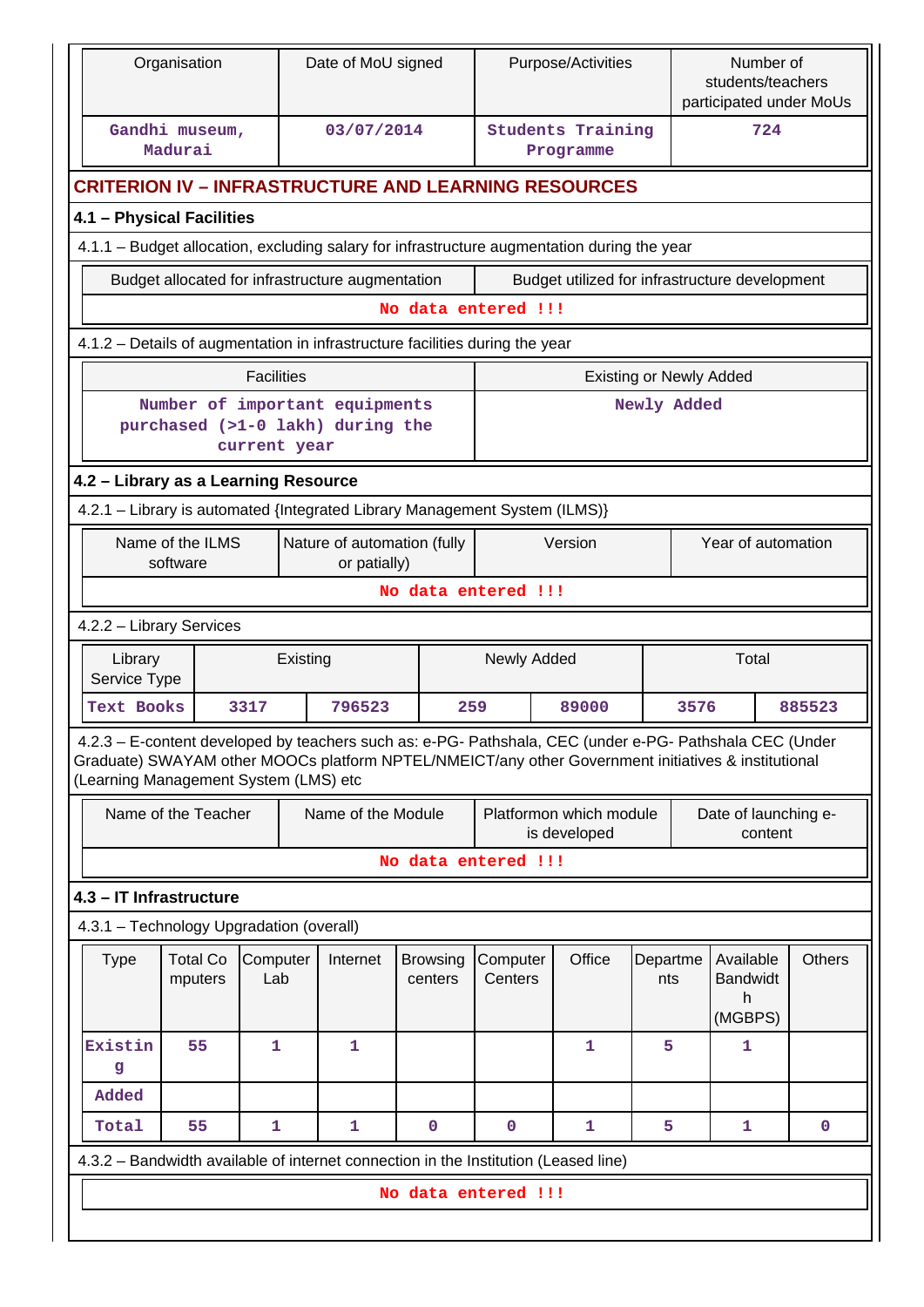| 4.3.3 - Facility for e-content                                                                                                                                                                                                                                           |                                                                                                                         |  |                                                                      |                                                                             |                                                              |                  |                               |  |  |  |
|--------------------------------------------------------------------------------------------------------------------------------------------------------------------------------------------------------------------------------------------------------------------------|-------------------------------------------------------------------------------------------------------------------------|--|----------------------------------------------------------------------|-----------------------------------------------------------------------------|--------------------------------------------------------------|------------------|-------------------------------|--|--|--|
|                                                                                                                                                                                                                                                                          | Name of the e-content development facility<br>Provide the link of the videos and media centre and<br>recording facility |  |                                                                      |                                                                             |                                                              |                  |                               |  |  |  |
|                                                                                                                                                                                                                                                                          |                                                                                                                         |  | No data entered !!!                                                  |                                                                             |                                                              |                  |                               |  |  |  |
| 4.4 - Maintenance of Campus Infrastructure                                                                                                                                                                                                                               |                                                                                                                         |  |                                                                      |                                                                             |                                                              |                  |                               |  |  |  |
| 4.4.1 - Expenditure incurred on maintenance of physical facilities and academic support facilities, excluding salary<br>component, during the year                                                                                                                       |                                                                                                                         |  |                                                                      |                                                                             |                                                              |                  |                               |  |  |  |
| Assigned Budget on<br>Expenditure incurred on<br>Assigned budget on<br>Expenditure incurredon<br>maintenance of academic<br>academic facilities<br>physical facilities<br>maintenance of physical<br>facilities<br>facilites                                             |                                                                                                                         |  |                                                                      |                                                                             |                                                              |                  |                               |  |  |  |
|                                                                                                                                                                                                                                                                          |                                                                                                                         |  | No data entered !!!                                                  |                                                                             |                                                              |                  |                               |  |  |  |
| 4.4.2 - Procedures and policies for maintaining and utilizing physical, academic and support facilities - laboratory,<br>library, sports complex, computers, classrooms etc. (maximum 500 words) (information to be available in<br>institutional Website, provide link) |                                                                                                                         |  |                                                                      |                                                                             |                                                              |                  |                               |  |  |  |
|                                                                                                                                                                                                                                                                          |                                                                                                                         |  | nil                                                                  |                                                                             |                                                              |                  |                               |  |  |  |
|                                                                                                                                                                                                                                                                          |                                                                                                                         |  | http:/gacwnk.org                                                     |                                                                             |                                                              |                  |                               |  |  |  |
| <b>CRITERION V - STUDENT SUPPORT AND PROGRESSION</b>                                                                                                                                                                                                                     |                                                                                                                         |  |                                                                      |                                                                             |                                                              |                  |                               |  |  |  |
| 5.1 - Student Support                                                                                                                                                                                                                                                    |                                                                                                                         |  |                                                                      |                                                                             |                                                              |                  |                               |  |  |  |
| 5.1.1 - Scholarships and Financial Support                                                                                                                                                                                                                               |                                                                                                                         |  |                                                                      |                                                                             |                                                              |                  |                               |  |  |  |
|                                                                                                                                                                                                                                                                          |                                                                                                                         |  | Name/Title of the scheme                                             | Number of students                                                          |                                                              | Amount in Rupees |                               |  |  |  |
| Financial Support<br>from institution                                                                                                                                                                                                                                    |                                                                                                                         |  | State                                                                | 1046                                                                        |                                                              | 1644893          |                               |  |  |  |
| Financial Support<br>from Other Sources                                                                                                                                                                                                                                  |                                                                                                                         |  |                                                                      |                                                                             |                                                              |                  |                               |  |  |  |
| a) National                                                                                                                                                                                                                                                              |                                                                                                                         |  |                                                                      |                                                                             |                                                              |                  |                               |  |  |  |
| b)International                                                                                                                                                                                                                                                          |                                                                                                                         |  |                                                                      |                                                                             |                                                              |                  |                               |  |  |  |
| 5.1.2 - Number of capability enhancement and development schemes such as Soft skill development, Remedial<br>coaching, Language lab, Bridge courses, Yoga, Meditation, Personal Counselling and Mentoring etc.,                                                          |                                                                                                                         |  |                                                                      |                                                                             |                                                              |                  |                               |  |  |  |
| Name of the capability<br>enhancement scheme                                                                                                                                                                                                                             |                                                                                                                         |  | Date of implemetation                                                | Number of students<br>enrolled                                              |                                                              |                  | Agencies involved             |  |  |  |
| Remedial Coaching                                                                                                                                                                                                                                                        |                                                                                                                         |  | 10/07/2014                                                           | 342                                                                         |                                                              | <b>ICT</b>       |                               |  |  |  |
| 5.1.3 - Students benefited by guidance for competitive examinations and career counselling offered by the<br>institution during the year                                                                                                                                 |                                                                                                                         |  |                                                                      |                                                                             |                                                              |                  |                               |  |  |  |
| Year                                                                                                                                                                                                                                                                     | Name of the<br>scheme                                                                                                   |  | Number of<br>benefited<br>students for<br>competitive<br>examination | Number of<br>benefited<br>students by<br>career<br>counseling<br>activities | Number of<br>students who<br>have passedin<br>the comp. exam |                  | Number of<br>studentsp placed |  |  |  |
|                                                                                                                                                                                                                                                                          |                                                                                                                         |  | No data entered !!!                                                  |                                                                             |                                                              |                  |                               |  |  |  |
| 5.1.4 – Institutional mechanism for transparency, timely redressal of student grievances, Prevention of sexual<br>harassment and ragging cases during the year                                                                                                           |                                                                                                                         |  |                                                                      |                                                                             |                                                              |                  |                               |  |  |  |
| Total grievances received                                                                                                                                                                                                                                                |                                                                                                                         |  | Number of grievances redressed                                       | Avg. number of days for grievance<br>redressal                              |                                                              |                  |                               |  |  |  |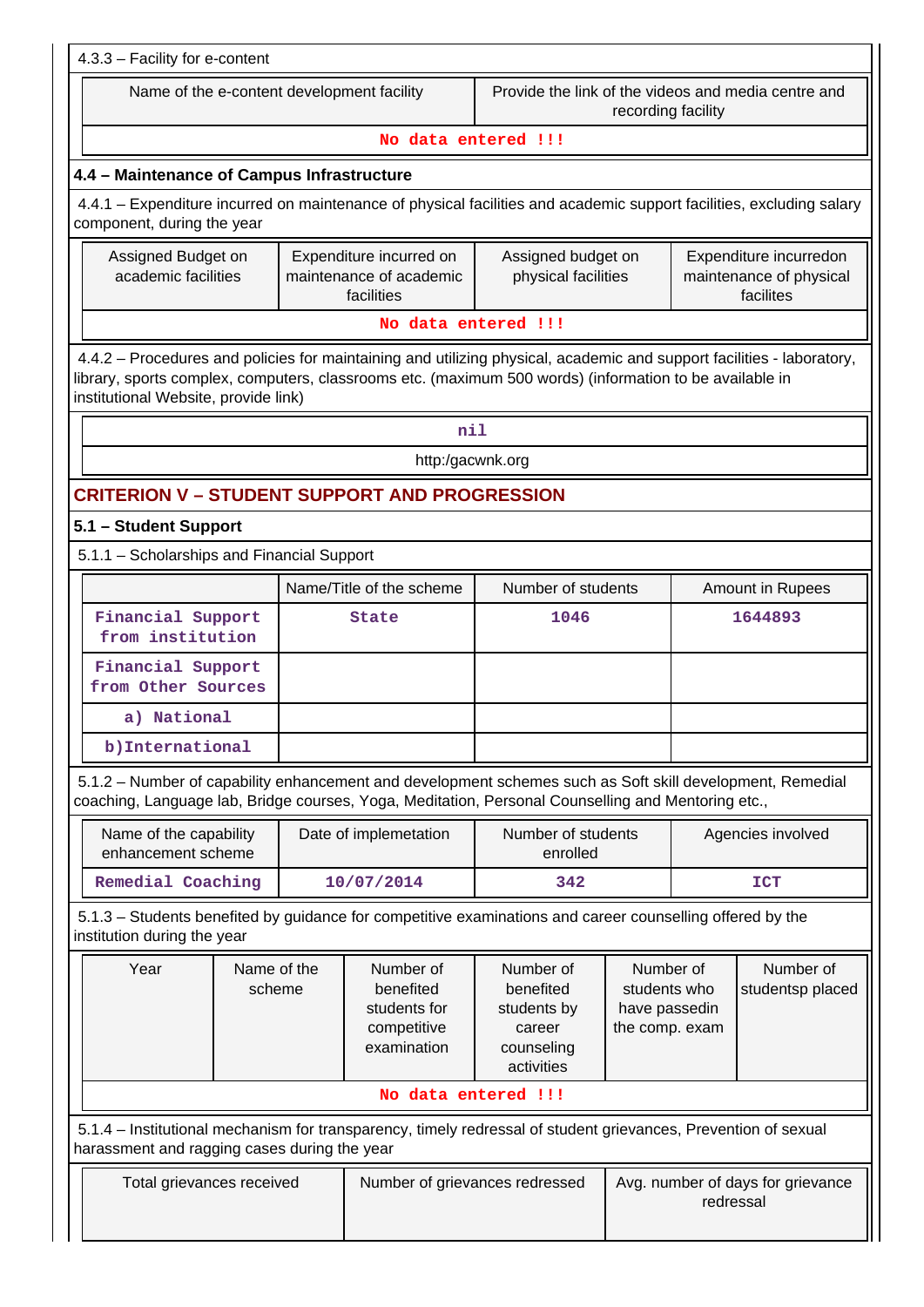| 0                                                                                                                                                                                      |                                                                             |  | 0                                                           |                                                                    |                               | 0                                     |                                     |                              |                                                                                                                    |  |  |  |  |  |
|----------------------------------------------------------------------------------------------------------------------------------------------------------------------------------------|-----------------------------------------------------------------------------|--|-------------------------------------------------------------|--------------------------------------------------------------------|-------------------------------|---------------------------------------|-------------------------------------|------------------------------|--------------------------------------------------------------------------------------------------------------------|--|--|--|--|--|
|                                                                                                                                                                                        | 5.2 - Student Progression                                                   |  |                                                             |                                                                    |                               |                                       |                                     |                              |                                                                                                                    |  |  |  |  |  |
|                                                                                                                                                                                        | 5.2.1 - Details of campus placement during the year                         |  |                                                             |                                                                    |                               |                                       |                                     |                              |                                                                                                                    |  |  |  |  |  |
|                                                                                                                                                                                        | On campus                                                                   |  |                                                             |                                                                    |                               |                                       | Off campus                          |                              |                                                                                                                    |  |  |  |  |  |
| Nameof<br>Number of<br>organizations<br>students<br>visited<br>participated                                                                                                            |                                                                             |  |                                                             | Number of<br>Nameof<br>stduents placed<br>organizations<br>visited |                               | Number of<br>students<br>participated |                                     | Number of<br>stduents placed |                                                                                                                    |  |  |  |  |  |
|                                                                                                                                                                                        | No data entered !!!                                                         |  |                                                             |                                                                    |                               |                                       |                                     |                              |                                                                                                                    |  |  |  |  |  |
| 5.2.2 - Student progression to higher education in percentage during the year                                                                                                          |                                                                             |  |                                                             |                                                                    |                               |                                       |                                     |                              |                                                                                                                    |  |  |  |  |  |
| Year                                                                                                                                                                                   | Number of<br>students<br>enrolling into<br>higher education                 |  | Programme<br>Depratment<br>graduated from<br>graduated from |                                                                    | Name of<br>institution joined |                                       | Name of<br>programme<br>admitted to |                              |                                                                                                                    |  |  |  |  |  |
| 2013                                                                                                                                                                                   | 34                                                                          |  | ARTS and<br><b>SCIENCE</b>                                  |                                                                    |                               | ARTS and<br><b>SCIENCE</b>            |                                     | <b>GACW</b><br>Nilakottai    | ARTS and<br><b>SCIENCE</b>                                                                                         |  |  |  |  |  |
| 5.2.3 - Students qualifying in state/ national/ international level examinations during the year<br>(eg:NET/SET/SLET/GATE/GMAT/CAT/GRE/TOFEL/Civil Services/State Government Services) |                                                                             |  |                                                             |                                                                    |                               |                                       |                                     |                              |                                                                                                                    |  |  |  |  |  |
|                                                                                                                                                                                        | Items                                                                       |  |                                                             | qualifying                                                         | Number of students selected/  |                                       | Reg no/ Rollno for the examination  |                              |                                                                                                                    |  |  |  |  |  |
|                                                                                                                                                                                        |                                                                             |  |                                                             |                                                                    | No data entered !!!           |                                       |                                     |                              |                                                                                                                    |  |  |  |  |  |
| 5.2.4 – Sports and cultural activities / competitions organised at the institution level during the year                                                                               |                                                                             |  |                                                             |                                                                    |                               |                                       |                                     |                              |                                                                                                                    |  |  |  |  |  |
|                                                                                                                                                                                        | Activity                                                                    |  | Level                                                       |                                                                    |                               |                                       | Number of Participants              |                              |                                                                                                                    |  |  |  |  |  |
|                                                                                                                                                                                        | Kabadi                                                                      |  | National                                                    |                                                                    |                               |                                       | 1                                   |                              |                                                                                                                    |  |  |  |  |  |
|                                                                                                                                                                                        | Kabadi                                                                      |  | University                                                  |                                                                    |                               |                                       | 12                                  |                              |                                                                                                                    |  |  |  |  |  |
|                                                                                                                                                                                        | High Jump                                                                   |  | District                                                    |                                                                    |                               |                                       | 1                                   |                              |                                                                                                                    |  |  |  |  |  |
| 5.3 - Student Participation and Activities                                                                                                                                             |                                                                             |  |                                                             |                                                                    |                               |                                       |                                     |                              |                                                                                                                    |  |  |  |  |  |
| 5.3.1 – Number of awards/medals for outstanding performance in sports/cultural activities at national/international<br>level (award for a team event should be counted as one)         |                                                                             |  |                                                             |                                                                    |                               |                                       |                                     |                              |                                                                                                                    |  |  |  |  |  |
| Year                                                                                                                                                                                   | Name of the<br>award/medal                                                  |  | National/<br>Internaional                                   | Number of<br>awards for<br>Sports                                  |                               | Number of<br>awards for<br>Cultural   | Student ID<br>number                |                              | Name of the<br>student                                                                                             |  |  |  |  |  |
|                                                                                                                                                                                        |                                                                             |  |                                                             |                                                                    | No data entered !!!           |                                       |                                     |                              |                                                                                                                    |  |  |  |  |  |
| the institution (maximum 500 words)                                                                                                                                                    |                                                                             |  |                                                             |                                                                    |                               |                                       |                                     |                              | 5.3.2 - Activity of Student Council & representation of students on academic & administrative bodies/committees of |  |  |  |  |  |
|                                                                                                                                                                                        | Every year Student Union election have done and Union Office bearers 6 have |  |                                                             |                                                                    | been selected.                |                                       |                                     |                              |                                                                                                                    |  |  |  |  |  |
| 5.4 - Alumni Engagement                                                                                                                                                                |                                                                             |  |                                                             |                                                                    |                               |                                       |                                     |                              |                                                                                                                    |  |  |  |  |  |
| 5.4.1 - Whether the institution has registered Alumni Association?                                                                                                                     |                                                                             |  |                                                             |                                                                    |                               |                                       |                                     |                              |                                                                                                                    |  |  |  |  |  |
| No                                                                                                                                                                                     |                                                                             |  |                                                             |                                                                    |                               |                                       |                                     |                              |                                                                                                                    |  |  |  |  |  |
|                                                                                                                                                                                        |                                                                             |  |                                                             |                                                                    |                               |                                       |                                     |                              |                                                                                                                    |  |  |  |  |  |
| 5.4.2 - No. of enrolled Alumni:                                                                                                                                                        |                                                                             |  |                                                             |                                                                    |                               |                                       |                                     |                              |                                                                                                                    |  |  |  |  |  |
|                                                                                                                                                                                        |                                                                             |  |                                                             |                                                                    |                               |                                       |                                     |                              |                                                                                                                    |  |  |  |  |  |
|                                                                                                                                                                                        |                                                                             |  |                                                             |                                                                    | 0                             |                                       |                                     |                              |                                                                                                                    |  |  |  |  |  |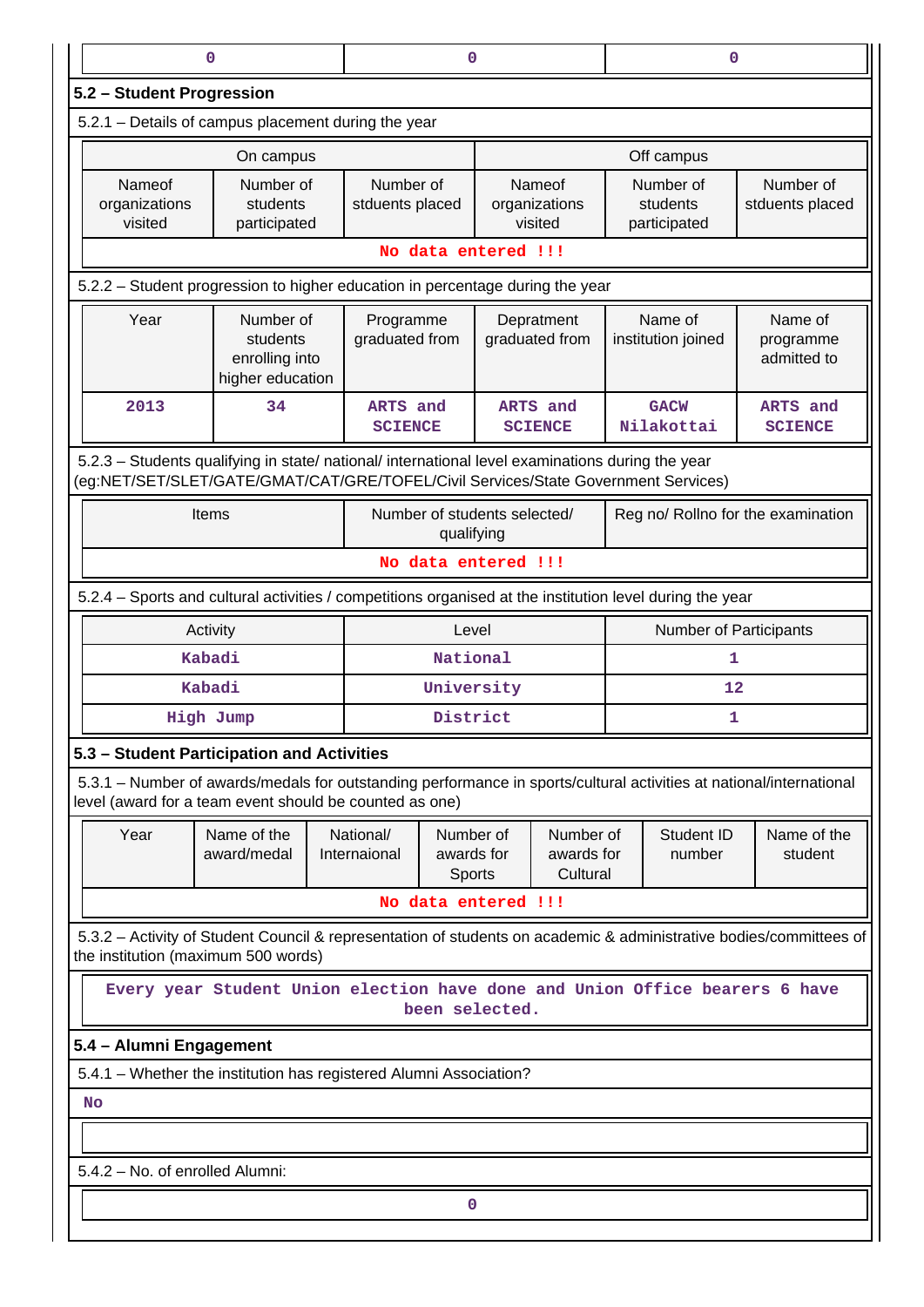5.4.3 – Alumni contribution during the year (in Rupees) :

**No data entered !!!**

5.4.4 – Meetings/activities organized by Alumni Association :

**No data entered !!!**

# **CRITERION VI – GOVERNANCE, LEADERSHIP AND MANAGEMENT**

## **6.1 – Institutional Vision and Leadership**

 6.1.1 – Mention two practices of decentralization and participative management during the last year (maximum 500 words)

#### **No data entered !!!**

6.1.2 – Does the institution have a Management Information System (MIS)?

**No. 2. In the case of the case of the case of the case of the case of the case of the case of the case of the case of the case of the case of the case of the case of the case of the case of the case of the case of the cas** 

## **6.2 – Strategy Development and Deployment**

6.2.1 – Quality improvement strategies adopted by the institution for each of the following (with in 100 words each):

| Strategy Type          | Details                                 |
|------------------------|-----------------------------------------|
| Curriculum Development | The college is affiliated to the Mother |
|                        | Teresa Women                            |

## 6.2.2 – Implementation of e-governance in areas of operations:

E-governace area **Details** 

## **No data entered !!!**

## **6.3 – Faculty Empowerment Strategies**

 6.3.1 – Teachers provided with financial support to attend conferences / workshops and towards membership fee of professional bodies during the year

| Year | Name of Teacher | Name of conference/ | Name of the           | Amount of support |  |  |  |  |  |  |
|------|-----------------|---------------------|-----------------------|-------------------|--|--|--|--|--|--|
|      |                 | workshop attended   | professional body for |                   |  |  |  |  |  |  |
|      |                 | for which financial | which membership      |                   |  |  |  |  |  |  |
|      |                 | support provided    | fee is provided       |                   |  |  |  |  |  |  |
|      |                 |                     |                       |                   |  |  |  |  |  |  |

#### **No data entered !!!**

 6.3.2 – Number of professional development / administrative training programmes organized by the College for teaching and non teaching staff during the year

| Title of the<br>Year<br>professional<br>development<br>programme<br>organised for<br>teaching staff                                                                                        |                     | Title of the<br>From date<br>administrative<br>training<br>programme<br>organised for<br>non-teaching<br>staff |  | To Date | Number of<br>participants<br>(Teaching<br>staff) | Number of<br>participants<br>(non-teaching<br>staff) |  |  |  |  |  |
|--------------------------------------------------------------------------------------------------------------------------------------------------------------------------------------------|---------------------|----------------------------------------------------------------------------------------------------------------|--|---------|--------------------------------------------------|------------------------------------------------------|--|--|--|--|--|
|                                                                                                                                                                                            | No data entered !!! |                                                                                                                |  |         |                                                  |                                                      |  |  |  |  |  |
| 6.3.3 – No. of teachers attending professional development programmes, viz., Orientation Programme, Refresher<br>Course, Short Term Course, Faculty Development Programmes during the year |                     |                                                                                                                |  |         |                                                  |                                                      |  |  |  |  |  |
| Title of the<br>Number of teachers<br>To date<br>From Date<br>Duration                                                                                                                     |                     |                                                                                                                |  |         |                                                  |                                                      |  |  |  |  |  |

| Title of the        | Number of teachers | From Date | To date | <b>Duration</b> |  |  |  |  |  |  |
|---------------------|--------------------|-----------|---------|-----------------|--|--|--|--|--|--|
| professional        | who attended       |           |         |                 |  |  |  |  |  |  |
| development         |                    |           |         |                 |  |  |  |  |  |  |
| programme           |                    |           |         |                 |  |  |  |  |  |  |
| No data entered !!! |                    |           |         |                 |  |  |  |  |  |  |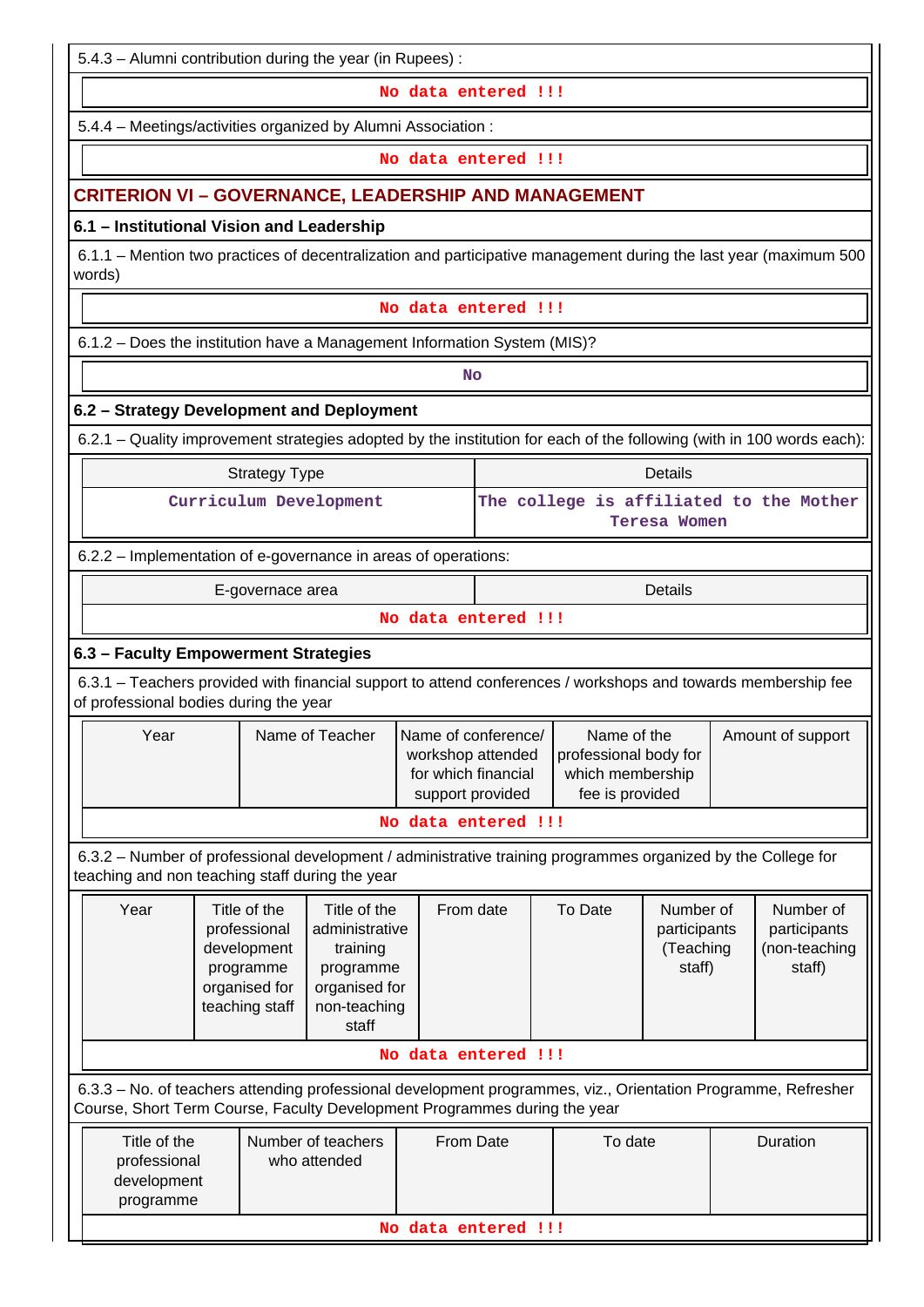| 6.3.4 - Faculty and Staff recruitment (no. for permanent recruitment):                                                                               |                                        |                                                                    |                                                   |        |          |                                               |  |  |  |  |
|------------------------------------------------------------------------------------------------------------------------------------------------------|----------------------------------------|--------------------------------------------------------------------|---------------------------------------------------|--------|----------|-----------------------------------------------|--|--|--|--|
| Teaching<br>Non-teaching                                                                                                                             |                                        |                                                                    |                                                   |        |          |                                               |  |  |  |  |
| Permanent                                                                                                                                            |                                        | <b>Full Time</b>                                                   | <b>Full Time</b><br>Permanent                     |        |          |                                               |  |  |  |  |
|                                                                                                                                                      | No data entered !!!                    |                                                                    |                                                   |        |          |                                               |  |  |  |  |
|                                                                                                                                                      | $6.3.5$ – Welfare schemes for          |                                                                    |                                                   |        |          |                                               |  |  |  |  |
| Non-teaching<br><b>Students</b><br>Teaching                                                                                                          |                                        |                                                                    |                                                   |        |          |                                               |  |  |  |  |
|                                                                                                                                                      | No data entered !!!                    |                                                                    |                                                   |        |          |                                               |  |  |  |  |
| 6.4 - Financial Management and Resource Mobilization                                                                                                 |                                        |                                                                    |                                                   |        |          |                                               |  |  |  |  |
| 6.4.1 - Institution conducts internal and external financial audits regularly (with in 100 words each)                                               |                                        |                                                                    |                                                   |        |          |                                               |  |  |  |  |
|                                                                                                                                                      |                                        | No data entered !!!                                                |                                                   |        |          |                                               |  |  |  |  |
| 6.4.2 - Funds / Grants received from management, non-government bodies, individuals, philanthropies during the<br>year(not covered in Criterion III) |                                        |                                                                    |                                                   |        |          |                                               |  |  |  |  |
| Name of the non government<br>funding agencies /individuals                                                                                          |                                        | Funds/ Grnats received in Rs.                                      |                                                   |        |          | Purpose                                       |  |  |  |  |
|                                                                                                                                                      |                                        | No data entered !!!                                                |                                                   |        |          |                                               |  |  |  |  |
| 6.4.3 - Total corpus fund generated                                                                                                                  |                                        |                                                                    |                                                   |        |          |                                               |  |  |  |  |
|                                                                                                                                                      |                                        | No data entered !!!                                                |                                                   |        |          |                                               |  |  |  |  |
| 6.5 - Internal Quality Assurance System                                                                                                              |                                        |                                                                    |                                                   |        |          |                                               |  |  |  |  |
| 6.5.1 - Whether Academic and Administrative Audit (AAA) has been done?                                                                               |                                        |                                                                    |                                                   |        |          |                                               |  |  |  |  |
| <b>Audit Type</b>                                                                                                                                    |                                        | External                                                           |                                                   |        | Internal |                                               |  |  |  |  |
|                                                                                                                                                      | Yes/No                                 | Agency                                                             |                                                   | Yes/No |          | Authority                                     |  |  |  |  |
| Academic                                                                                                                                             | Yes                                    |                                                                    | Academic and<br>Administrative<br>Audit committee |        | Yes      | Regional Joint<br>Director<br>Office, Madurai |  |  |  |  |
| Administrative                                                                                                                                       | Yes                                    |                                                                    | Academic and<br>Administrative<br>Audit committee |        |          | Regional Joint<br>Director<br>Office, Madurai |  |  |  |  |
| 6.5.2 – Activities and support from the Parent – Teacher Association (at least three)                                                                |                                        |                                                                    |                                                   |        |          |                                               |  |  |  |  |
| Appointed Teaching and Non -Teaching staff members through Parent - Teacher                                                                          |                                        | Association                                                        |                                                   |        |          |                                               |  |  |  |  |
| 6.5.3 – Development programmes for support staff (at least three)                                                                                    |                                        |                                                                    |                                                   |        |          |                                               |  |  |  |  |
| Both Teaching and Non - Teaching staff are encouraged to Continuous to higher                                                                        |                                        | studies                                                            |                                                   |        |          |                                               |  |  |  |  |
| 6.5.4 – Post Accreditation initiative(s) (mention at least three)                                                                                    |                                        |                                                                    |                                                   |        |          |                                               |  |  |  |  |
| Students and Faculty members are being informed through circular, notification                                                                       |                                        | and conducting awareness programmes about the energy conservation. |                                                   |        |          |                                               |  |  |  |  |
| 6.5.5 - Internal Quality Assurance System Details                                                                                                    |                                        |                                                                    |                                                   |        |          |                                               |  |  |  |  |
|                                                                                                                                                      | a) Submission of Data for AISHE portal |                                                                    |                                                   |        | Yes      |                                               |  |  |  |  |
|                                                                                                                                                      | b) Participation in NIRF               |                                                                    |                                                   |        | No.      |                                               |  |  |  |  |
|                                                                                                                                                      | c)ISO certification                    |                                                                    |                                                   |        | No       |                                               |  |  |  |  |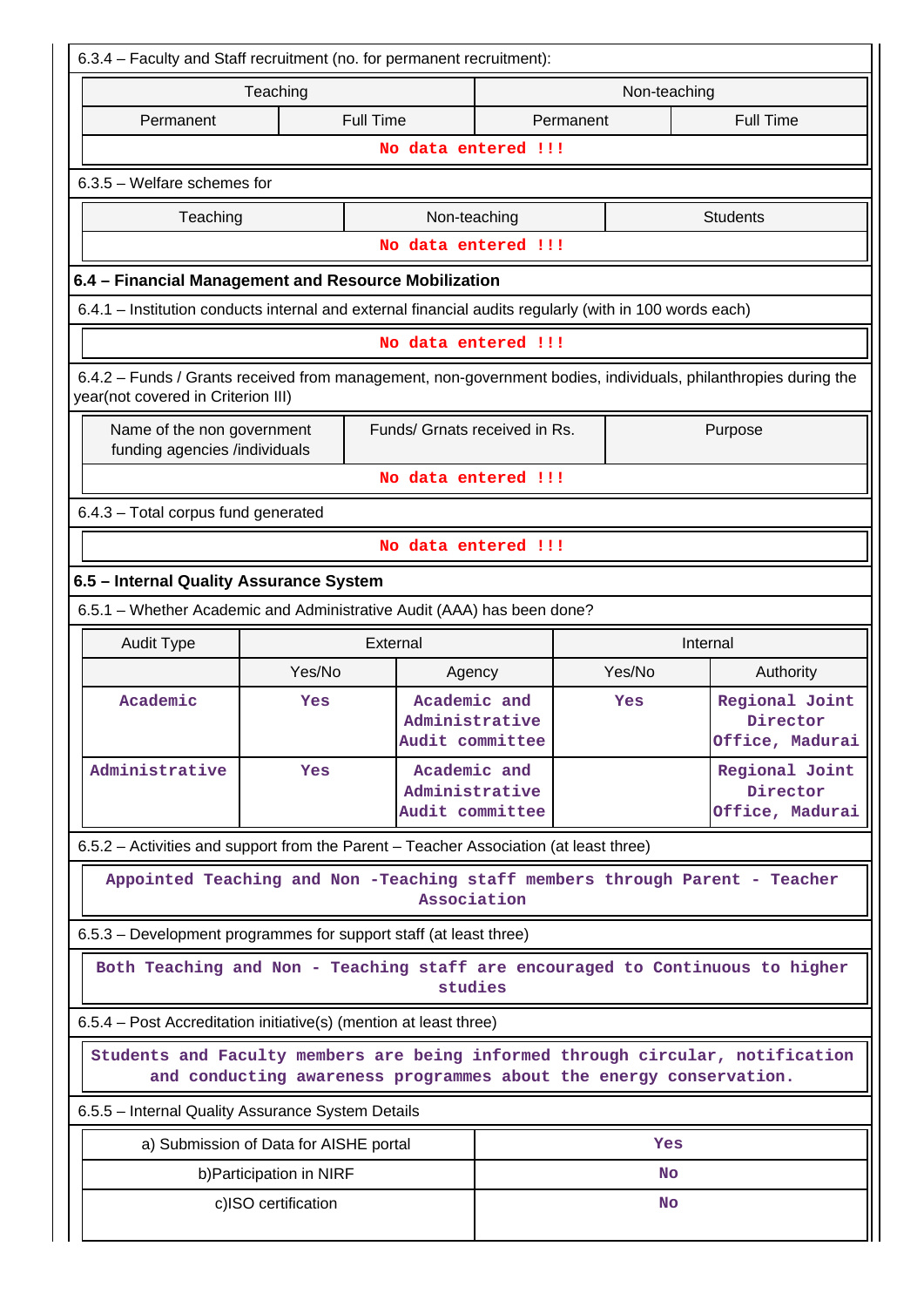| d)NBA or any other quality audit                                                                                                                                                       |                                                                                                             |                                                                                                   |                      |                                                                                       | <b>No</b>            |                    |                       |                                         |                                                     |  |  |  |  |
|----------------------------------------------------------------------------------------------------------------------------------------------------------------------------------------|-------------------------------------------------------------------------------------------------------------|---------------------------------------------------------------------------------------------------|----------------------|---------------------------------------------------------------------------------------|----------------------|--------------------|-----------------------|-----------------------------------------|-----------------------------------------------------|--|--|--|--|
| 6.5.6 - Number of Quality Initiatives undertaken during the year                                                                                                                       |                                                                                                             |                                                                                                   |                      |                                                                                       |                      |                    |                       |                                         |                                                     |  |  |  |  |
| Year                                                                                                                                                                                   | Name of quality<br>initiative by IQAC                                                                       |                                                                                                   |                      | Date of<br>conducting IQAC                                                            | <b>Duration From</b> |                    | <b>Duration To</b>    |                                         | Number of<br>participants                           |  |  |  |  |
| Soft Skill<br>2013<br>Development                                                                                                                                                      |                                                                                                             |                                                                                                   | 15/07/2013           |                                                                                       | 15/07/2013           |                    | 09/04/2014            |                                         | 200                                                 |  |  |  |  |
| <b>CRITERION VII – INSTITUTIONAL VALUES AND BEST PRACTICES</b>                                                                                                                         |                                                                                                             |                                                                                                   |                      |                                                                                       |                      |                    |                       |                                         |                                                     |  |  |  |  |
|                                                                                                                                                                                        | 7.1 - Institutional Values and Social Responsibilities                                                      |                                                                                                   |                      |                                                                                       |                      |                    |                       |                                         |                                                     |  |  |  |  |
| year)                                                                                                                                                                                  | 7.1.1 – Gender Equity (Number of gender equity promotion programmes organized by the institution during the |                                                                                                   |                      |                                                                                       |                      |                    |                       |                                         |                                                     |  |  |  |  |
| Title of the<br>programme                                                                                                                                                              |                                                                                                             | Period from                                                                                       |                      | Period To                                                                             |                      |                    |                       | <b>Number of Participants</b>           |                                                     |  |  |  |  |
|                                                                                                                                                                                        |                                                                                                             |                                                                                                   |                      |                                                                                       |                      |                    | Female                |                                         | Male                                                |  |  |  |  |
| <b>BSC</b>                                                                                                                                                                             |                                                                                                             | 17/07/2013                                                                                        |                      | 04/04/2014                                                                            |                      |                    | 60                    |                                         |                                                     |  |  |  |  |
| 7.1.2 - Environmental Consciousness and Sustainability/Alternate Energy initiatives such as:                                                                                           |                                                                                                             |                                                                                                   |                      |                                                                                       |                      |                    |                       |                                         |                                                     |  |  |  |  |
|                                                                                                                                                                                        |                                                                                                             |                                                                                                   |                      | Percentage of power requirement of the University met by the renewable energy sources |                      |                    |                       |                                         |                                                     |  |  |  |  |
|                                                                                                                                                                                        |                                                                                                             |                                                                                                   |                      | nil                                                                                   |                      |                    |                       |                                         |                                                     |  |  |  |  |
| 7.1.3 - Differently abled (Divyangjan) friendliness                                                                                                                                    |                                                                                                             |                                                                                                   |                      |                                                                                       |                      |                    |                       |                                         |                                                     |  |  |  |  |
| Item facilities                                                                                                                                                                        |                                                                                                             |                                                                                                   |                      | Yes/No                                                                                |                      |                    |                       | Number of beneficiaries                 |                                                     |  |  |  |  |
| Ramp/Rails                                                                                                                                                                             |                                                                                                             |                                                                                                   |                      | Yes                                                                                   |                      |                    |                       | 10                                      |                                                     |  |  |  |  |
| 7.1.4 - Inclusion and Situatedness                                                                                                                                                     |                                                                                                             |                                                                                                   |                      |                                                                                       |                      |                    |                       |                                         |                                                     |  |  |  |  |
| Year                                                                                                                                                                                   | Number of<br>initiatives to<br>address<br>locational<br>advantages<br>and disadva<br>ntages                 | Number of<br>initiatives<br>taken to<br>engage with<br>and<br>contribute to<br>local<br>community |                      | Date                                                                                  | Duration             |                    | Name of<br>initiative | <b>Issues</b><br>addressed              | Number of<br>participating<br>students<br>and staff |  |  |  |  |
| 2013                                                                                                                                                                                   | 1                                                                                                           | 1.                                                                                                |                      | 07/08/201<br>4                                                                        | 1                    |                    | sakthi<br>clinic      | yes                                     | 50                                                  |  |  |  |  |
| 7.1.5 - Human Values and Professional Ethics Code of conduct (handbooks) for various stakeholders                                                                                      |                                                                                                             |                                                                                                   |                      |                                                                                       |                      |                    |                       |                                         |                                                     |  |  |  |  |
| Title                                                                                                                                                                                  |                                                                                                             |                                                                                                   |                      | Date of publication                                                                   |                      |                    |                       | Follow up(max 100 words)                |                                                     |  |  |  |  |
| <b>Human Values</b>                                                                                                                                                                    |                                                                                                             |                                                                                                   |                      | 05/03/2014                                                                            |                      |                    |                       | Human Values and<br>Professional ethics |                                                     |  |  |  |  |
| 7.1.6 - Activities conducted for promotion of universal Values and Ethics                                                                                                              |                                                                                                             |                                                                                                   |                      |                                                                                       |                      |                    |                       |                                         |                                                     |  |  |  |  |
| Activity                                                                                                                                                                               |                                                                                                             |                                                                                                   | <b>Duration From</b> |                                                                                       |                      | <b>Duration To</b> |                       |                                         | Number of participants                              |  |  |  |  |
| Value Education                                                                                                                                                                        |                                                                                                             |                                                                                                   | 16/07/2013           |                                                                                       |                      | 03/04/2014         |                       |                                         | 300                                                 |  |  |  |  |
| 7.1.7 – Initiatives taken by the institution to make the campus eco-friendly (at least five)                                                                                           |                                                                                                             |                                                                                                   |                      |                                                                                       |                      |                    |                       |                                         |                                                     |  |  |  |  |
| Students and faculty members are being informed through circular notifications<br>and contacting awareness programme about the energy conservation. lights and<br>7.2 - Best Practices |                                                                                                             |                                                                                                   |                      | fans are switched off when not required.                                              |                      |                    |                       |                                         |                                                     |  |  |  |  |